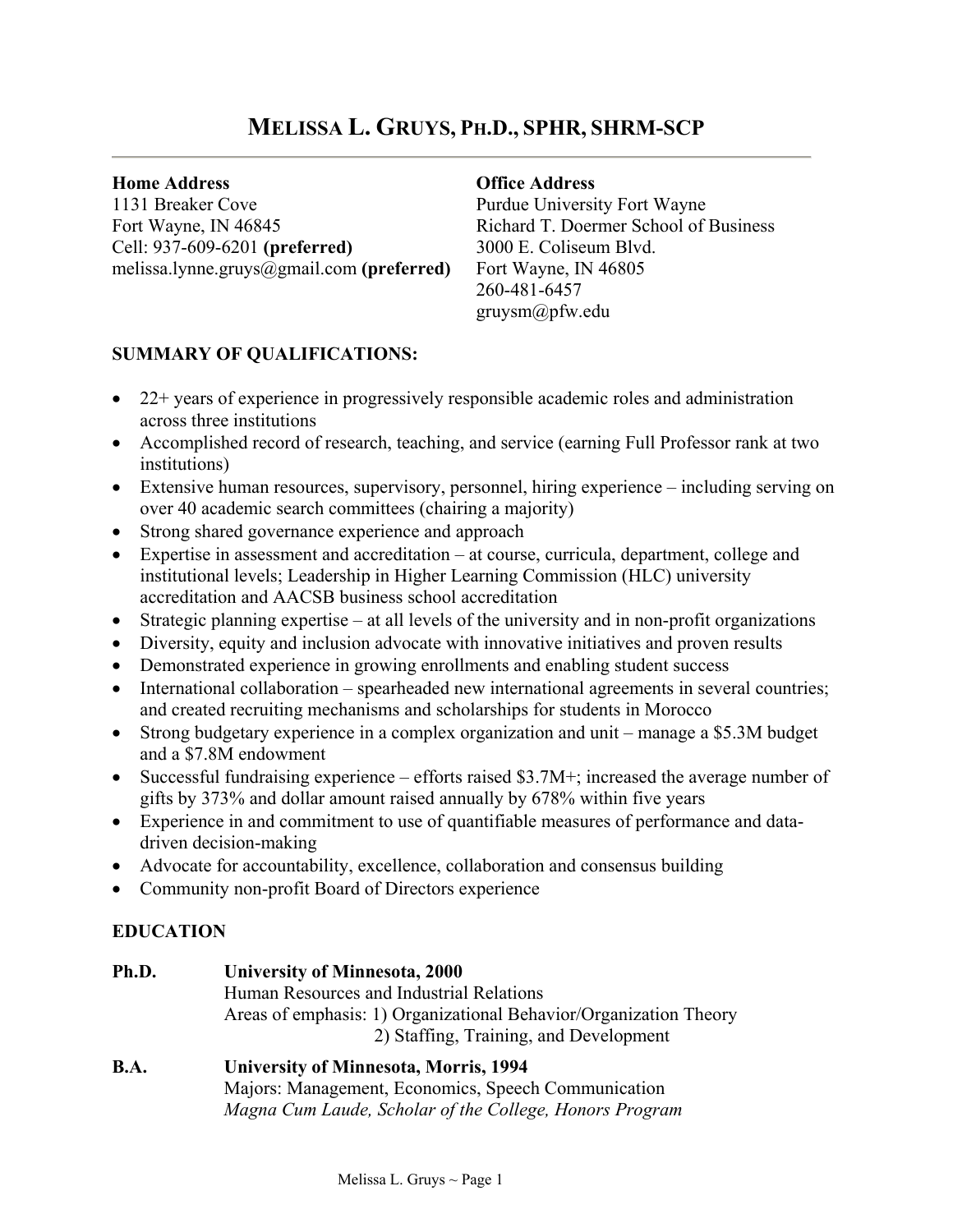# **CERTIFICATIONS AND TRAINING**

| <b>SHRM-SCP</b> | Society for Human Resource Management - Senior Certified Professional<br><b>Certification</b> , 2015<br>Society for Human Resource Management<br>*Recertify every three years based on Continuing Education credits                                                                                                                                                                            |
|-----------------|------------------------------------------------------------------------------------------------------------------------------------------------------------------------------------------------------------------------------------------------------------------------------------------------------------------------------------------------------------------------------------------------|
| <b>SPHR</b>     | Senior Professional of Human Resources Certification, Recertified in 2019<br>Human Resource Certification Institute<br>*Original certification in 2000 - recertify every three years based on Continuing<br><b>Education credits</b>                                                                                                                                                           |
| <b>LFW</b>      | Leadership Fort Wayne – Fort Wayne, Indiana, 2019-2020<br>Yearlong program aimed to train, prepare, and inspire individuals with<br>demonstrated leadership qualities to positively greater the Greater Fort<br>Wayne/Allen County through meaningful engagement                                                                                                                               |
| <b>ACE</b>      | <b>American Council on Education, Regional Leadership Forum, 2015</b><br>Training on leadership skills in critical areas such as fundraising, risk management, crisis<br>response, strategic planning, and career development                                                                                                                                                                  |
| <b>AACSB</b>    | <b>Aspiring Deans Conference Attendee, 2014</b><br>Association to Advance Collegiate Schools of Business (AACSB)                                                                                                                                                                                                                                                                               |
| <b>HERS</b>     | <b>Higher Education Resource Services (HERS) Summer Institute, 2012</b><br>Selected by the Wright State University Office of the President to attend the<br>Higher Education Resource Services (HERS) Summer Institute - addresses<br>leading change, strategic planning, finance & budgeting, higher educ. law,<br>diversity, info. technology, fundraising, accreditation, and communication |

## **PROFESSIONAL EXPERIENCE**

## **Purdue University Fort Wayne, Richard T. Doermer School of Business**

## **Dean and Professor of Management** *2016 - Present*

Purdue University Fort Wayne (PFW) is a Carnegie classified institution (in the category Master's Colleges & Universities – Larger Programs). Enrolling 8,600+ students, PFW is part of the Purdue University System. As Dean of the Doermer School of Business, I oversee 102 employees: 40 full-time faculty (tenure track, tenured, clinical, lecturers and visiting), 43 adjunct instructors, 15 staff, 4 Graduate Assistants. I manage the Student Success Center for academic advising, professional development, and community outreach. The Doermer School of Business serves 1,100+ undergraduate students (pursuing seven majors: Accounting, Economics, Finance, Management, and Marketing, Money & Banking, and Hospitality Management) and 130+ MBA students (nearly 25% of the graduate students on campus). I manage a \$5.3M total budget and the \$7.8M endowment. The business school educates 16.7% of students on campus (all of whom pay higher differential tuition) on 3.8% of the university budget.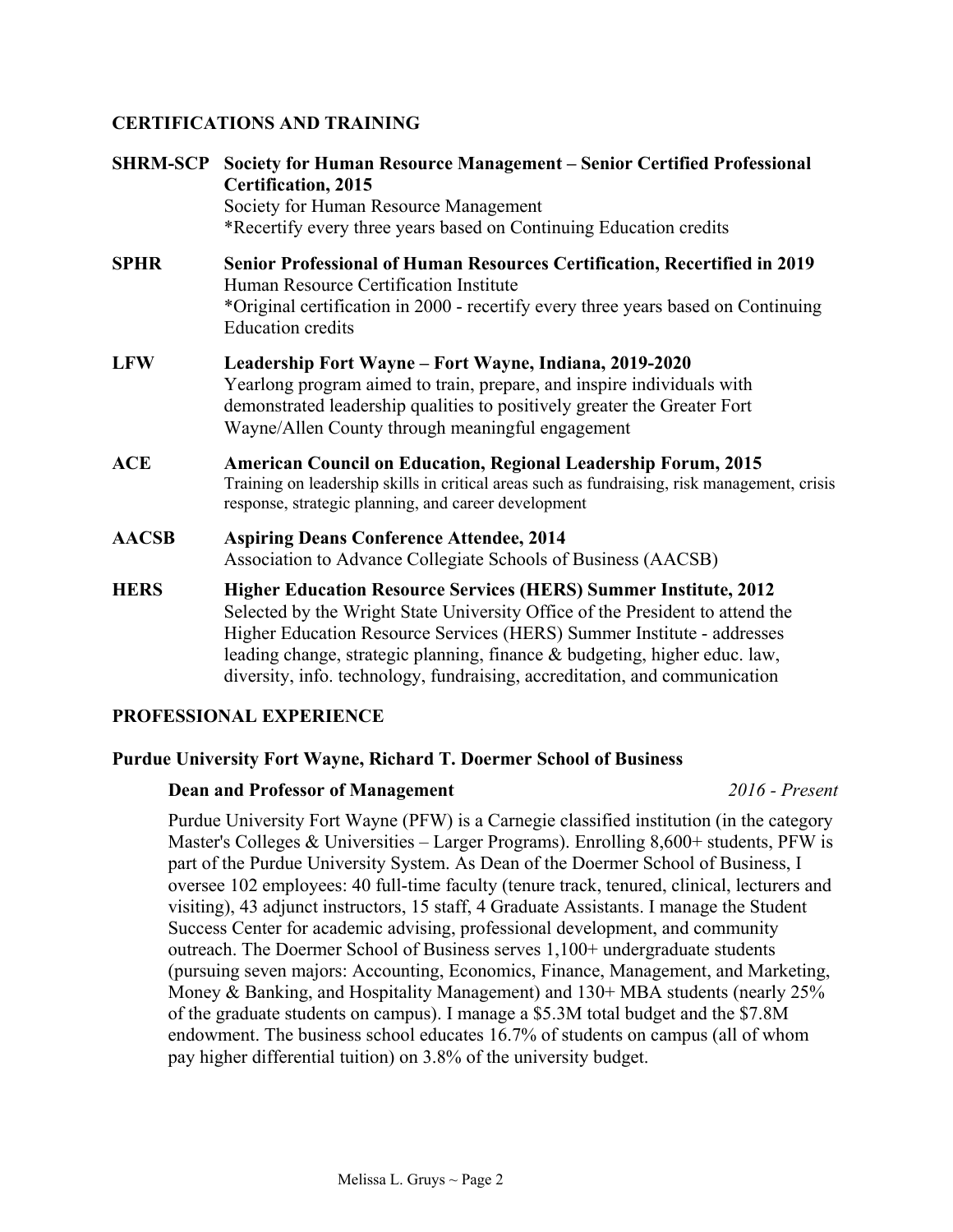- School of Business undergraduate and MBA program enrollment increased by 35% and 106%, respectively in the last five years (with 2% UG and 39% MBA increases in fall 2020 despite COVID)
- Total credits hours for academic year increased by 17% in the last four years
- School of Business improved first-year full-time student retention rate by 4.3% in the last two years
- Manage all strategic and operational aspects of the Doermer School of Business, including personnel, operations, curriculum, community engagement and outreach, and faculty recruiting, hiring, reappointment, and promotion and tenure processes; also supervise Community Research Institute and the Center for Economic Education
- Fundraising and development
	- o In the last five years, dramatically increased fundraising for the Doermer School of Business
		- Increased average annual number of gifts by  $373\%$
		- **Increased average annual dollar amount raised by 678%**
	- o Successful fundraising efforts totaling over \$3.7M allowed purchase of an existing building which has become the new Richard T. Doermer School of Business Building – facilitated an additional \$1.75M design and renovation project for the building
	- o Fully fund through grants and fundraising student international travel in Special Studies in International Business program (founded 20 years ago) – travel, accommodations, transportation, and meals provided at \*no cost\* to students. Have earned \$125,000 in grants within the last five years to support the program
	- o Manage the School's \$7.8M Endowment and other endowed scholarships (gaining five new ones last year) which have awarded over \$1M in student scholarships in the last five years
- International collaborations and partnerships
	- o Spearheaded new collaborative international agreements with universities in Morocco, Romania, and Spain
	- o Developed a partnership with a federation of private schools in Morocco (more than 5,000 schools)
	- o Conducted university recruiting in Morocco for all PFW programs
	- o Received full university support to provide 24 renewable scholarships to Moroccan students at Purdue Fort Wayne. The scholarships are currently on hold due to the Moroccan Embassy being closed due to COVID, but the agreement will generate over \$400,000 of additional tuition revenue for the university after all expenses when it convenes
- Diversity Equity and Inclusion (DEI)
	- o Chair of university-wide DEI Committee
	- o Executive Champion from Top Strategic Planning Leadership Team to DEI Strategic Action Planning Team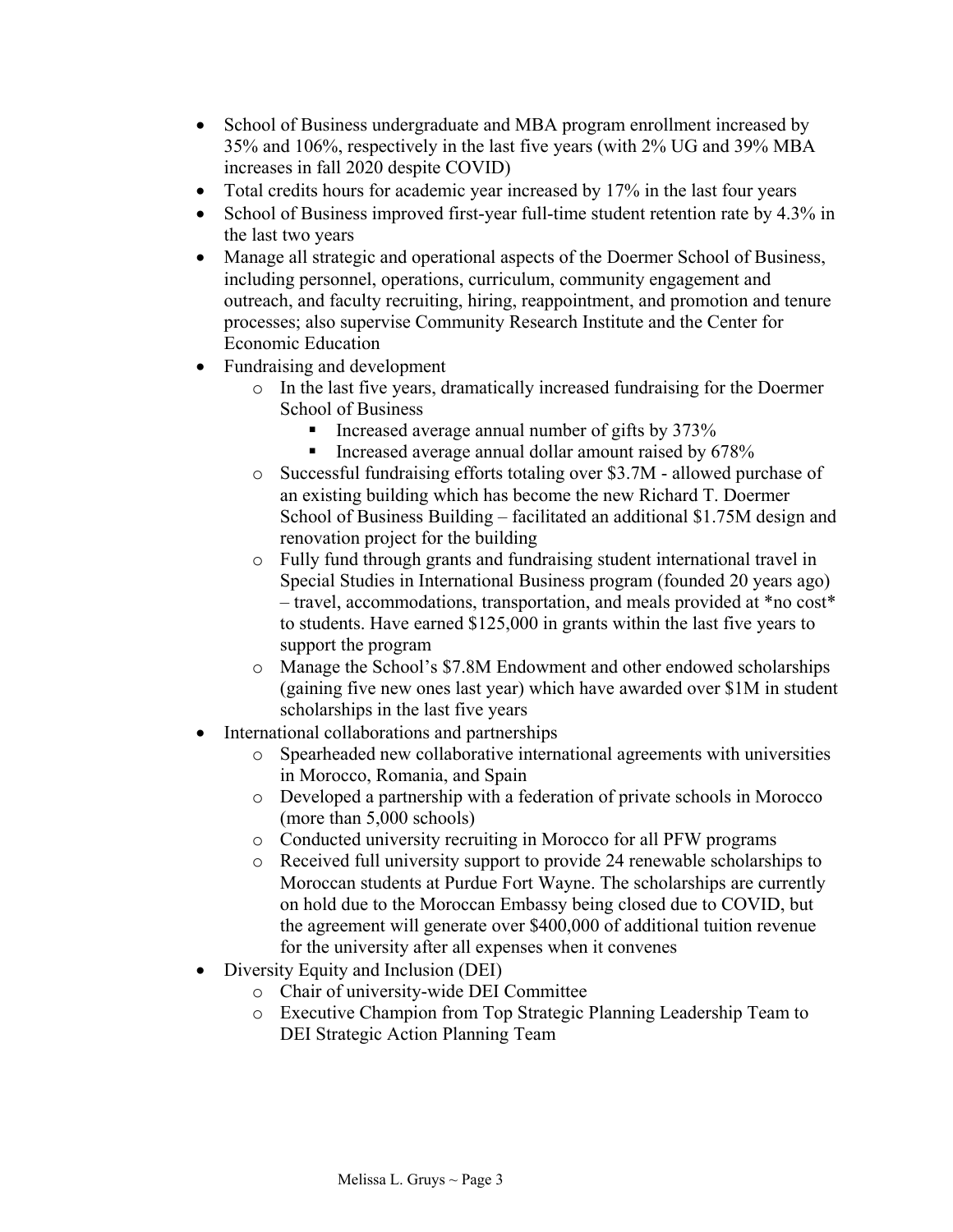- o Increased racial diversity of Doermer School of Business within five years:
	- Faculty diversity increased by 44%
	- Staff diversity increased by 43%
	- Undergraduate diversity increased by 44%
	- Graduate student diversity increased by 36%
- o Chief Diversity Officer (CDO) Search Committee member
- o Chair of PFW Strategic Planning DEI Action Planning Committee
- o Lead for DEI Task Force for COVID-19 Planning
- o Built a Start Smart/Work Smart program: Earned a grant from American Association of University Women to start a Start Smart/Work Start pay negotiation program aimed at addressing the gender pay gap for women – for students and community members; Launched the program and facilitated over 19 seminars (each 2.5 hours), serving *165 total students*; Recruited and mentored over 27 volunteers who will facilitate seminars in our program and at another area university
- o Highly diverse faculty in Doermer School of Business, including nearly half of the faculty from eleven countries around the world
- o Created a Doermer School of Business Bridge Program for underrepresented students – to better prepare them for entry to college and academic success (held the summer before entering as a freshman)
- o Nominated for 2021 Champions of Change award from Greater Fort Wayne (GFW), Inc. and GFW Women's Network - celebrating those who mentor and empower women in Allen County, Indiana
- Accreditation university and school levels
	- o University Accreditation Steering Committee for Higher Learning Commission (HLC) accreditation -- Co-Chairing the subcommittee addressing Standard 1 on Strategy
	- o Member of PFW DOE, HLC, ICHE, Disciplinary Accreditation Compliance Task Force for COVID-19 Planning
	- o Hired when the School of Business was in severe AACSB difficulties and was instrumental in us successfully earning re-accreditation one year later (with no continued review)
		- Received 6 commendations from the AACSB visiting team, including the following commendation and direct quote: "Dean Melissa Gruys is providing strong leadership to the college and is bringing much needed stability to DSB's operations. The peer review team is impressed with Dean Gruys success in making necessary revisions in strategic plans, improving the Assurance of Learning Program, rallying the faculty behind the upcoming continuous improvement review visit and for providing a much needed sense of stability. The University is fortunate in having found a dean with her skills set and abilities. At the very least the University should support Dean Gruys in the coming years to the full extent of its ability. Continued turnover will jeopardize the survival of the school as an accredited Business School."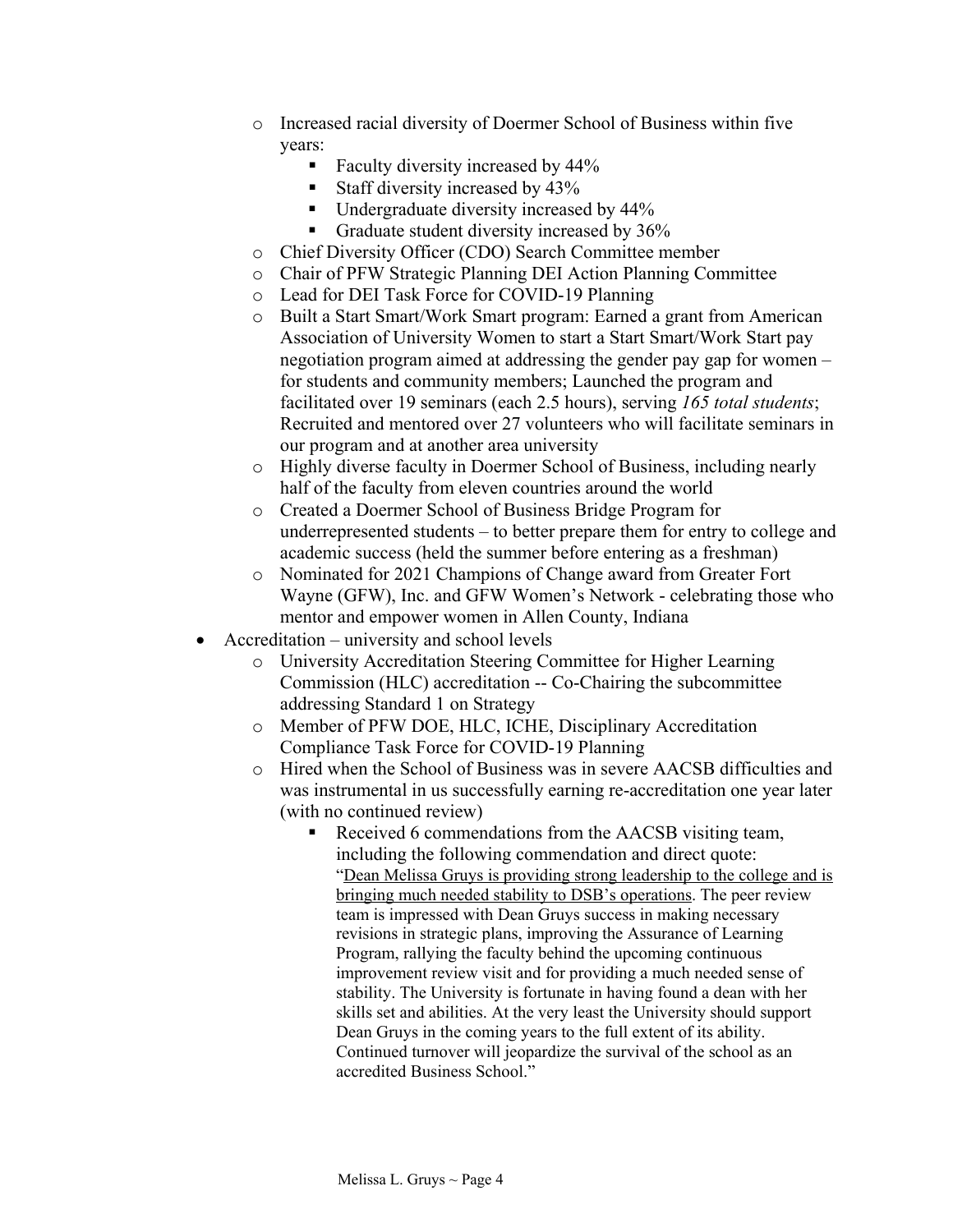- o AACSB business school accreditation School of Business Accreditation and Continuous Improvement Committee (ACIC)
- o Invited to serve as an AACSB Peer Review Team Member for accreditation reviews for three universities, 2020; 2021
- o Implemented new business school model of six task forces comprised of faculty and staff to participate in the accreditation process
- Student Success
	- o Doermer School listed as one of the Best Business Schools in *U.S. News and World Report* (includes only AACSB accredited schools)
	- o First-time Certified Public Accountancy (CPA) pass rates for our students: national ranking of top 6% among all universities and the top pass rate among all state universities in Indiana (with only Notre Dame, a private university, outperforming our students); ranked in the top 15% nationally for four years running
	- o Online Management and Marketing majors ranked  $27<sup>th</sup>$  in the nation for 2020-2021 by *U.S. News and World Report*
	- o Passport to Success professional development program (students earn points in the program over their academic careers by engaging in professional development activities); The program offered more activities in 2020-2021 than ever before (despite most activities being online due to COVID)
	- o Implemented *Suitable* phone application for tracking Passport to Success points
	- $\circ$  Developed successful Living Learning Community (LLC) in collaboration with Purdue Fort Wayne Student Housing – where business majors live, study, and socialize together
- **Strategic Planning Experience** 
	- o Played critical role on university level Strategy Planning Leadership Team
	- o Executive Champion for university level Diversity Equity, and Inclusion (DEI) Strategic Action Planning Team
	- o Led Doermer School of Business Strategic Planning implemented strategic initiatives of increased online and hybrid course offerings and increased community engagement
- Curriculum
	- o Led departments to introduce new majors, concentrations, and certificates (e.g., financial economics major and minor, human resources MBA concentration)
	- o Introduced a more flexible curriculum, which offers more accelerated, online, and hybrid programs and courses (e.g., three-year pathways to undergraduate degrees, a one-year online/hybrid MBA program, two fully online undergraduate majors).
	- o In collaboration with the PFW School of Music, a unique new Music Industry major was introduced in conjunction with Sweetwater Sound, the worldwide leader in music equipment sales and service, that incorporates the business minor into the degree requirements; and a 4+1 programs for student to earn their MBA in one year following graduation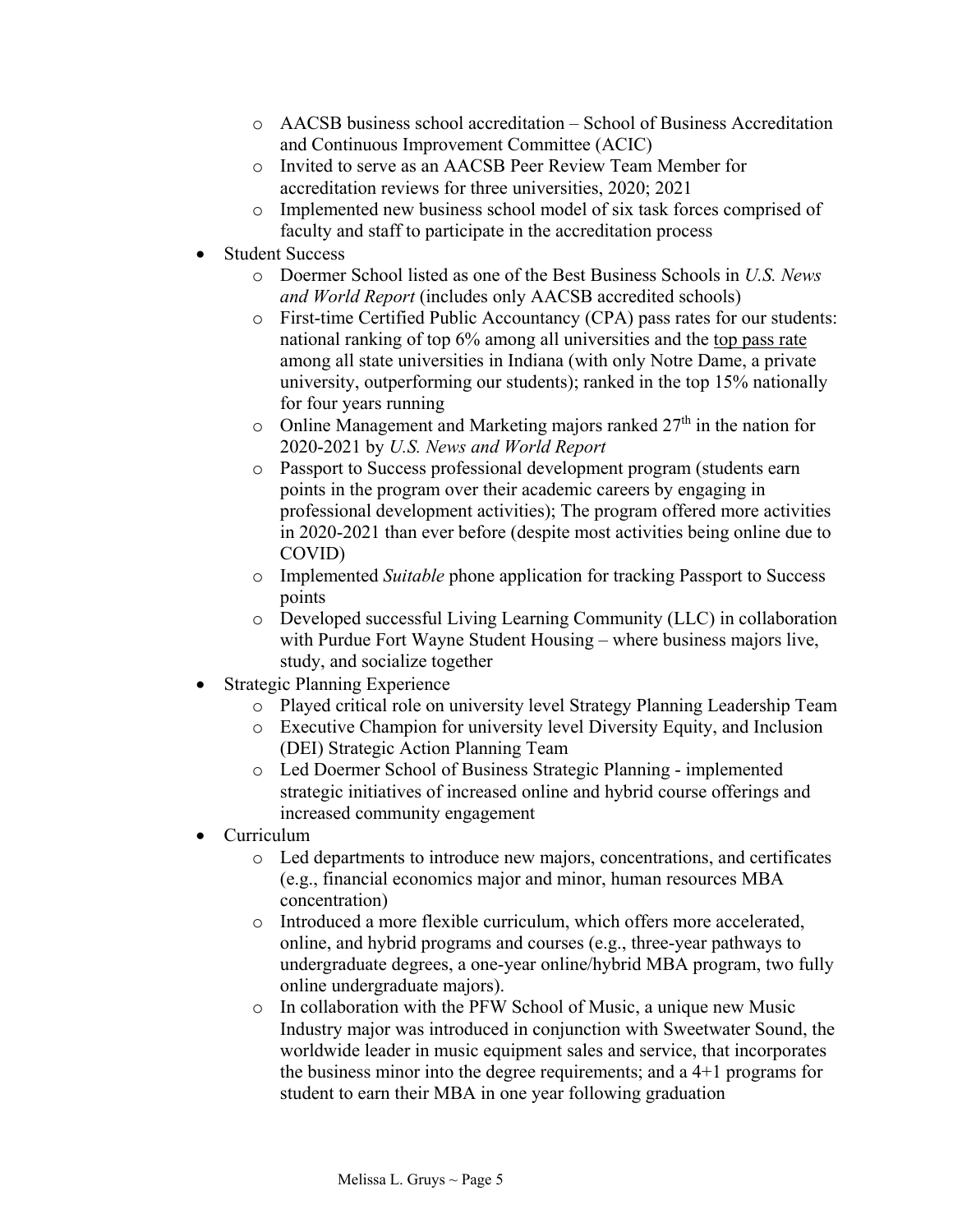- Research
	- o Outstanding research record featuring 20+ peer-reviewed articles in high quality journals, including 4 top tier articles in my discipline (three in *Journal of Applied Psychology* and one in *Journal of Management*). Statistics from ResearchGate and GoogleScholar: Research Interest score of 1,114 (a score higher than 93% of researchers on ResearchGate) and 57,571 article reads; GoogleScholar - 2,884 citations; *h-index* = 16
- Visibility and community partnerships
	- o Founding Member, Women in Business Education (WIBE) A global community to champion women in business academia
	- o Invited Member European Marketing and Management Association
	- o Board of Directors Member (At Large), Mid-American Business Deans Association
	- o Board of Directors, YWCA of Greater Fort Wayne and Human Resources Committee
	- o Board of Directors, Northeast Indiana Human Resource Association (NIHRA) - Elected Diversity and Inclusion Chair for 2022
	- o Onboard Fort Wayne Program "Connector" serve as a mentor to one or two new member(s) of the Fort Wayne community
- Manage academic performance and viability metrics for business departments
	- o DSB majors have very high retention the five-year average student attrition rate across all DSB majors for 2020 was 6.41% (some majors have attrition this year as low as 0.0%)
	- o DSB has excellent graduation efficiency rates the six DSB majors are in the top 11 highest graduation efficiency five-year average rates university wide
- Serve on important university level initiatives and committees:
	- o Academic Officers Council (AOC)
	- o Retention Committee
	- o Enrollment Management Committee
	- o Dean's Council
	- o University Council
	- o Professional Development and Succession Planning Task Force
- COVID Decision-making and preparedness Member of university-wide PFW Prepared Committee for Post-COVID-19 return to campus; Member of PFW Prepared Instructional Preparedness Subcommittee; Member of PFW Ready Committee for campus return in fall 2021
- Supervise three department Chairs in course scheduling, faculty reviews, and tenure and promotion applications, and hiring of adjunct instructors
- Successfully gained 8 additional full-time FTE faculty lines, 3 visiting faculty lines, and 3 staff positions for the School of Business
- Focus on faculty mentoring and professional development for all faculty and staff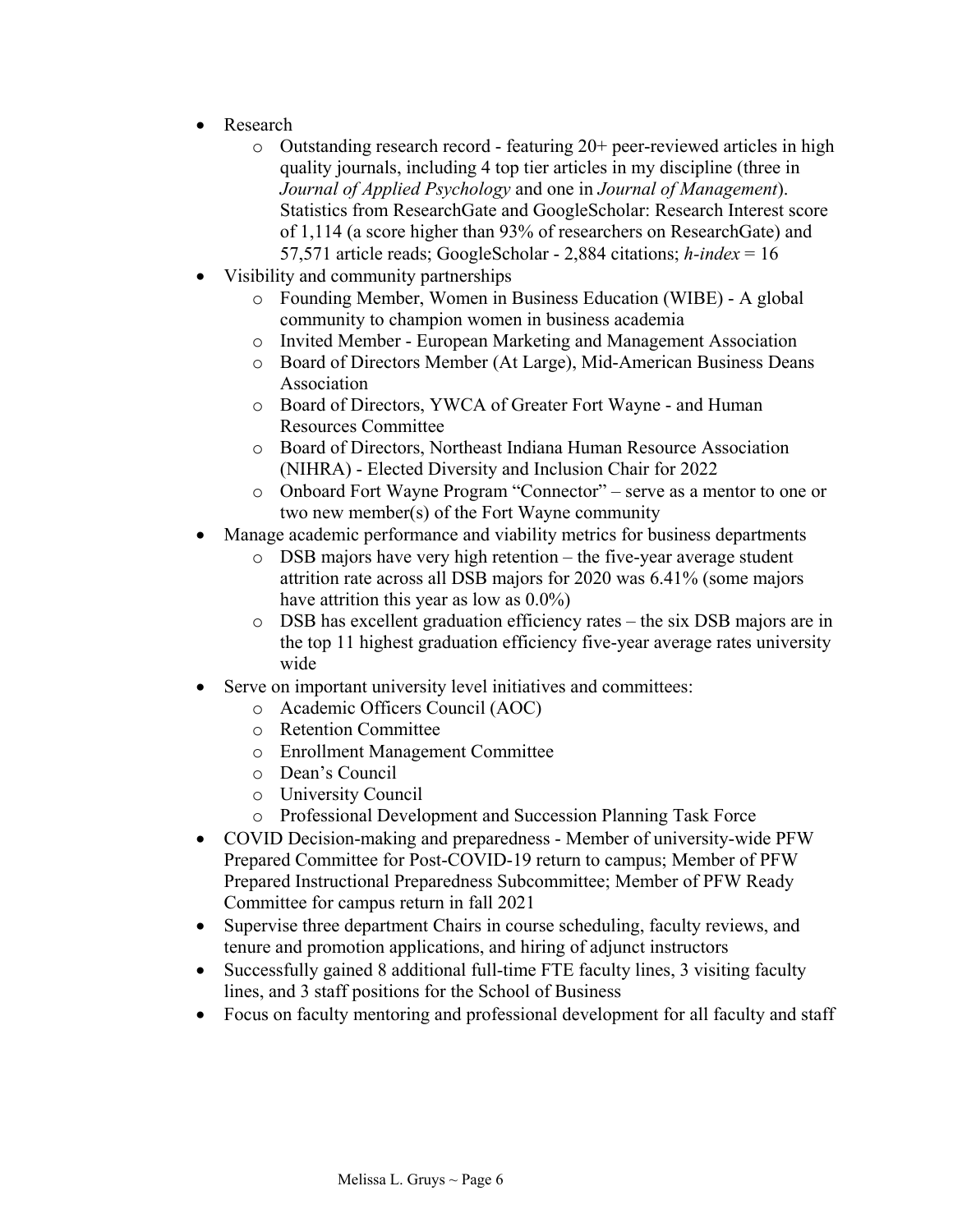**Wright State University, Raj Soin College of Business**

| <b>Chair, Department of Management &amp; International Business</b> | $2012 - 2016$ |
|---------------------------------------------------------------------|---------------|
| <b>Professor of Management</b>                                      |               |
| and                                                                 |               |
| Director, Human Resources Certificate Program                       | $2013 - 2016$ |
| <b>Director Junior Leadership Dayton Program</b>                    | $2011 - 2016$ |

Wright State University is a Carnegie classified institution (in the category Doctoral Universities: High Research Activity – R2), enrolling over 18,000 students. As Chair of the Management and International Business Department, I oversaw 12 full-time faculty, over 15 adjunct instructors, 2 staff, 4 Graduate Assistants, and 5 undergraduate student workers

- Teaching (over 10 years at Wright State): Taught management and human resource management courses; Student evaluations – average of 4.5 out of 5.0 across 58 sections and 3,100+ students
- Served 450 undergraduate majors 260 Management majors, 110 HR majors, and 80 International Business majors (34% of total undergraduate business students)
- Managed budget, course scheduling, faculty reviews, and tenure and promotion applications, and hiring of adjunct instructors
- Managed an annual total budget of \$2.5M
- An efficient department, producing the highest number of Student Credit Hours per faculty FTE across the six departments in the Raj Soin College of Business
- Department offers three majors: Management, Human Resources, and International Business and three minors: Management, International Business, and International Trade
- Served over 155 MBA students pursuing concentrations in 1) Management, Innovation and Change, 2) Project Management, and 3) International Business (45% of total MBA students)
- Initiated, developed, and implemented a new Human Resources Certificate Program (Pilot program began in Fall 2014; full program began in Fall 2015) – program attracted over 50 enrollees within one academic year with only word-ofmouth advertising
- Offered over 125 sections per year of management and international business classes for undergraduates and MBA students, with over 65 of the sections being business core service courses offered to all business majors in the college
- Directed Junior Leadership Dayton program at the Wright State Campus annually conducted five program days and graduation ceremony on campus for high school students from 20+ schools in the region
- Appointment with the Office of Equity and Inclusion to design a Train the Trainer program of facilitators to train all Search Committees on campus – this very successful project resulted in the American Association of University Professors (AAUP) faculty union requiring all Search Committee Chairs and highly recommending all Search Committee Members university-wide to take the training
- Co-Chaired a university wide Gender-Based Violence Task Force to develop a set of policy recommendations to promote prevention of violence and care for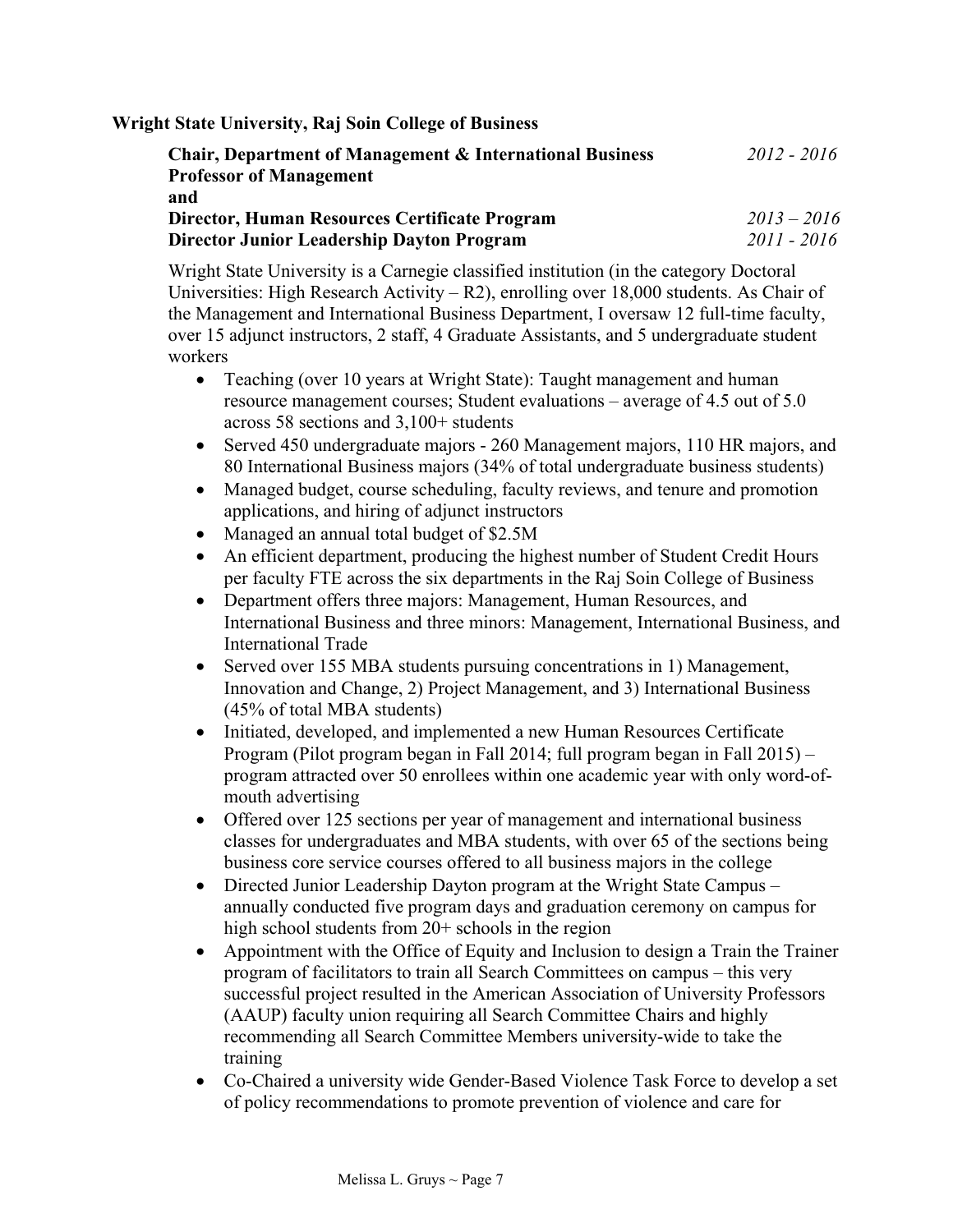victims/survivors – resulting in hiring a Title IX Coordinator and many other substantial university actions

- Served on the Strategic Planning Committee responsible for ongoing AACSB accreditation oversight
- Served for two years as Chair for Campus Scholarship and Innovation Campaign (CSIC) for the college to solicit donations from faculty, staff, and alumni
	- o Increased the number of donations by 71% and increased the amount of funds donated by 285%
	- o Success in this role led me to invitation to serve on the CSIC Unit Chair Committee to share best practices across the university
- Successfully recruited 6 outstanding tenure track faculty and 3 visiting professors
- Supervised 31 internships (22 UG and 9 graduate) and 4 independent studies
- Increased organization of and support for student internships and service learning
- Led curriculum review and implementation of innovative new courses
- Focused on faculty mentoring, co-authoring with faculty colleagues, and professional development for all faculty and staff (including Adjunct Instructors)
- Served on and led important university level initiatives and committees:
	- o Faculty Governance served multiple terms on Graduate Council and Graduate Council Student Affairs Committee
	- o Served on the university level Wright State Research Council
	- o Member of inaugural university Outside Interest Committee for Research Council
	- o Member, Undergraduate Curriculum Review Committee
	- o Liaison Member, General Education Assessment Committee
	- o Member, Service Unit Evaluation Committee to evaluate the Wright State University Human Resources function
	- o Member, Higher Learning Commission (HLC) Steering Committee
	- o Subcommittee Co-Chair, Higher Learning Commission Steering Committee
- Raj Soin College of Business:
	- o Dean's Top Management Team
	- o Chair, Campus Scholarship and Innovation Campaign
	- o Chair, Graduate Programs Committee
	- o Co-Chair, Vision, Mission, and Values Steering Committee
	- o Raj Soin College of Business Information Technology Committee
	- o AACSB Faculty Classification Committee
	- o Raj Soin College of Business Pilot Study on Entrance Requirements Committee
	- o AACSB Strategic Management and Innovation Committee
	- o Strategic Planning Committee
	- o Organizational Effectiveness Lecture Series Steering Committee
- Earned teaching workload reduction for research productivity (four years) by publishing 200%+ of the departmental P&T requirement within the past five years
- Served on search committees for a new College of Business Dean, university VP for Graduate Studies, 3 faculty, and two staff members (Chairing one)
- Served on 2 dissertation and 1 written qualifying exam committees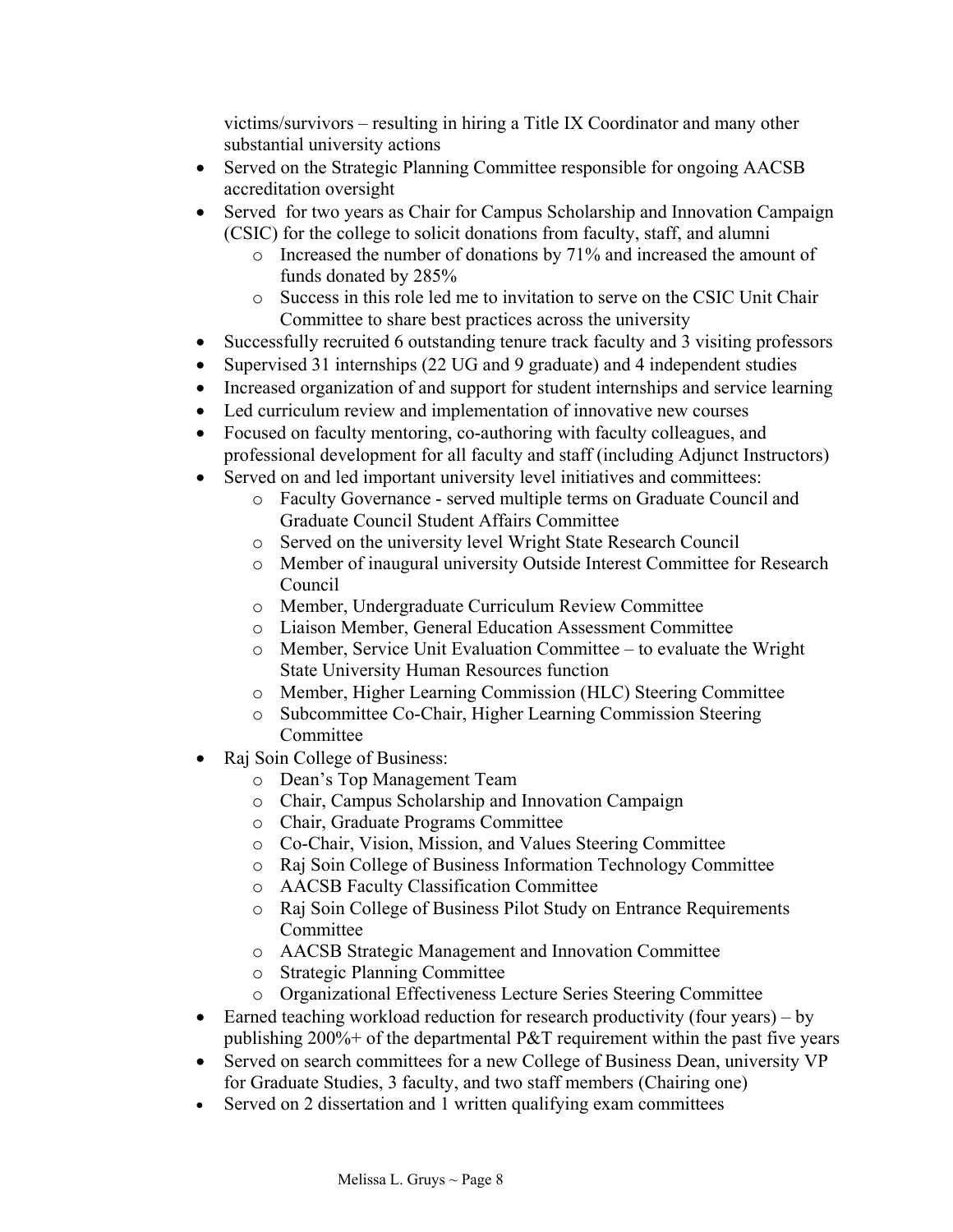## **Wright State University, Raj Soin College of Business**

## **Associate Professor** *2008 – 2012*

**Coordinator and leadership positions, as listed below**

- Course Scheduling Coordinator for HR Major Appointed by the Department Chair to coordinate class scheduling for the entire human resources major
- Coordinator for Human Resource Senior Seminar Capstone Course (a two semester extended serving learning course) – All HR majors conducted service learning student projects for over 25 community partner organizations (small businesses and non-profit organizations); I logged over 2,000 consulting hours – and our students an additional 4,000 consulting hours
- Co-Chaired Strategic Planning at the department and college levels
- Co-Chair of AACSB Assurance of Learning for the college
- Served on important university level initiatives and committees:
	- o Faculty Governance served on Graduate Council and Graduate Council Student Affairs Committee
	- o Served on the university level Wright State Research Council
	- o Member of inaugural university Outside Interest Committee for Research Council
	- o Member, Higher Learning Commission Steering Committee
	- o Subcommittee Co-Chair, Higher Learning Commission Steering Committee
- Management Major Curriculum Review Committee revised the curriculum for semester conversion
- Human Resources Major Curriculum Review Committee revised the curriculum for semester conversion
- International Business Major Curriculum Review Committee revised the curriculum for semester conversion
- AACSB Faculty Classification Committee
- University Information Technology Committee
- Faculty Advisor for the Human Resources Club
- Served on search committees for 3 faculty and two staff members (Chairing two)
- Served on 7 dissertation, 2 master's thesis, and 4 written qualifying exam committees

## **Wright State University, Raj Soin College of Business**

#### **Assistant Professor** *2006 – 2008*

- Spearheaded complete review and revision of the Human Resources major curriculum to comply with the Society for Human Resource Management (SHRM) Curriculum Guidelines
- Served on search committees for a Department Chair and 2 faculty
- AACSB Faculty Classification Committee
- University Information Technology Committee, Faculty Advisor for the Human Resources Club
- Department of Management and International Business, Scholarships and Awards Committee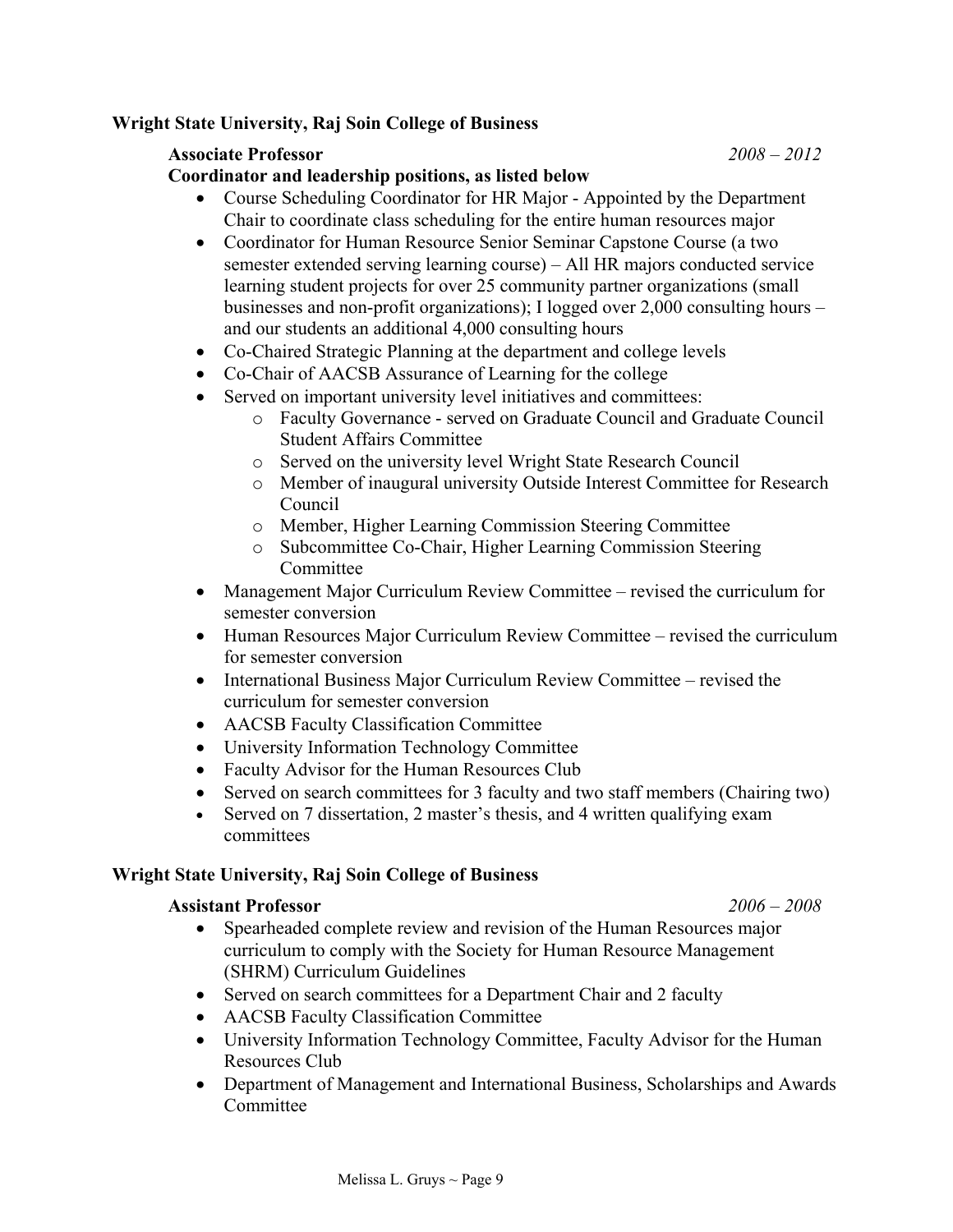## **Washington State University-Vancouver**, **College of Business and Economics**

Washington State University-Vancouver is one of six Washington State University campuses. System wide, Washington State University is a Carnegie classified institution (in the category Doctoral Universities: Very High Research Activity). Research requirements equivalent for faculty at all campuses in the system.

#### **Assistant Professor** *1999 - 2006*

Department of Management and Operations

- Taught management and human resource management courses
- Won Washington State University-Vancouver's Dean's Award for Teaching across all colleges and departments on campus
- Won Outstanding Service Award system-wide Washington State University, College of Business and Economics award for the best Faculty Academic Advisor across four Washington State University campuses
- Student evaluations average of 3.1 out of 4.0 across 40 sections and  $1,400+$ students
- Fully responsible for Human Resources (HR) major (only full-time faculty member in HR); mentored all adjunct faculty teaching HR courses
- Faculty Facilitator Developed and facilitated Teamwork Training for all Washington State University Vancouver business students
- Academic advisor for 35 to 45 undergraduate students
- Served on 2 dissertation and 40 MBA oral exam committees (chair of 16)
- Served on 8 faculty and staff search committees
- Supervised 31 undergraduate internships and 1 graduate independent study
- Faculty Advisor for the Human Resources Club
- Founding Charter Board of Directors Member, Southwest Washington Human Resource Management Association (a Society of Human Resource Management Professional Chapter)

## **University of Minnesota, Carlson School of Management**

#### **Instructor** *1995-1996*

Department of Human Resources and Industrial Relations *& 1999*

- Full responsibility for course design, grading, etc.
- Sections of 50 students each
- Student evaluations average of 4.8 out of 5.0 across 5 sections

## **Research Assistant** *1994-1998*

Department of Human Resources and Industrial Relations

- Worked with Paul R. Sackett, Richard Arvey, and Yijang Wang
- Conducted research on various projects

## **University of Minnesota – Morris**

University of Minnesota – Morris is a small, highly selective liberal arts campus in the University of Minnesota system, with an enrollment of approximately 2,000 students.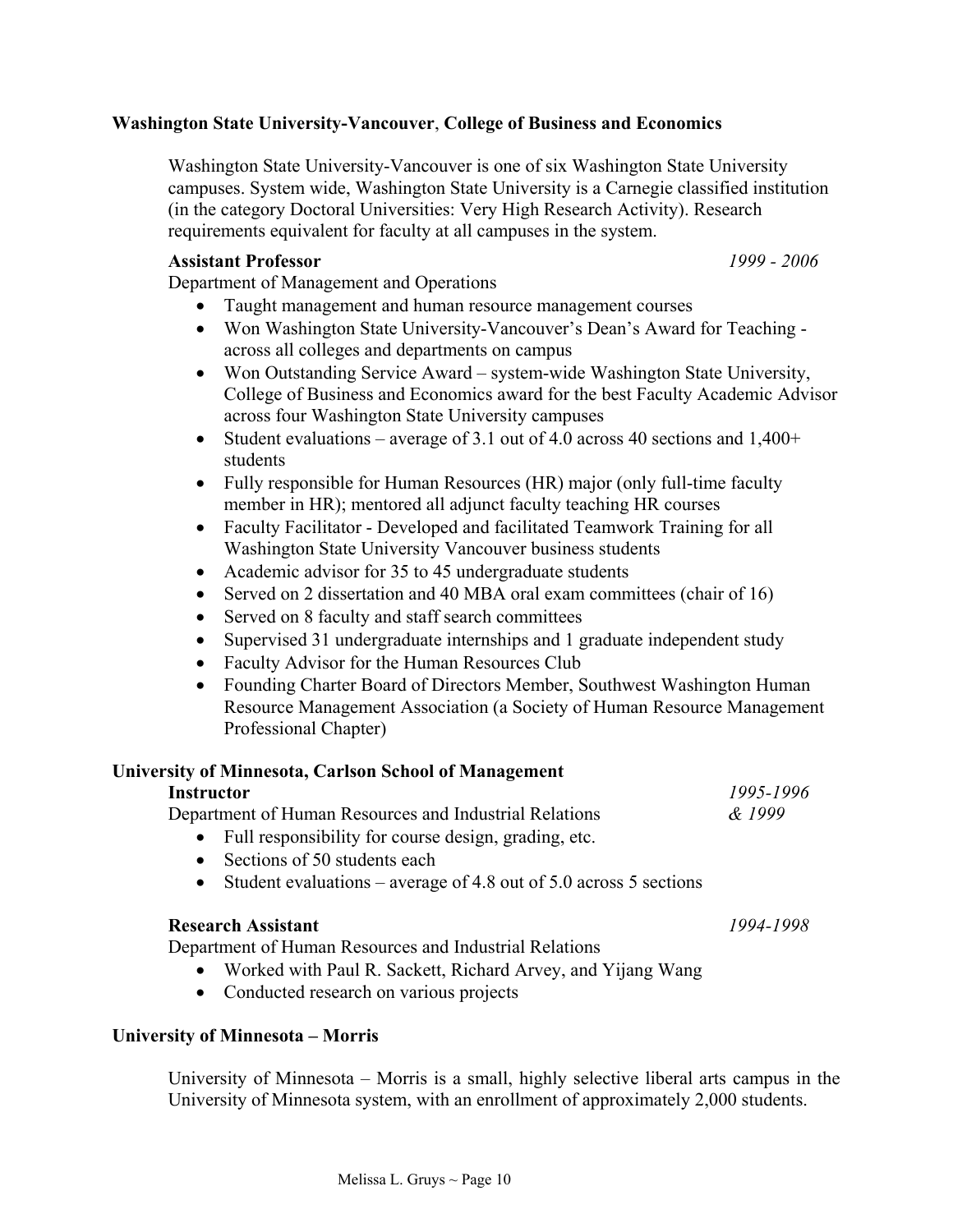## to review their speeches; provided developmental feedback at each meeting

• Student evaluations – average of 4.9 out of  $5.0$ 

Morris Academic Partnership Undergraduate Research Program

**PEER REVIEWED JOURNAL PUBLICATIONS** (\* indicates articles published with a student author)

\*Brock Baskin, M., **Gruys, M. L.**, Winterberg, C. A., & Clinton, M.S. (2020). Monkey See, Monkey Do, Monkey Tell? Exploring the Relationship between Counterproductive Work Behavior Engagement and the Likelihood of Reporting Others. *Ethics & Behavior*, [https://doi.org/10.1080/10508422.2020.1860767.](https://doi.org/10.1080/10508422.2020.1860767)

• Assisted with a speech communication course - met individually with 35 students

- Zampetakis, L., **Gruys, M. L.**, Munshi, N., & Dewett, T. (2014). Ideas and implementation: The effective implementation of novel marketing programs in small–medium sized Greek firms. *Creativity and Innovation Management, 23(2)*, 168-182.
- \*Lyons, B. D., Mueller, L. M., **Gruys, M. L**., & Meyers, A. J. (2012). A reexamination of the Web-based job demand for PHR and SPHR certifications in the United States. *Human Resource Management*, *51*(5), 769-788.
- Helford, M. C., Stewart, S. M., **Gruys, M. L.**, & Frank, R. A. (2012). Perceptions of workforce reentry, career progression, and lost income among stay-at-home moms and stay-at-home dads. *Journal of Leadership, Management & Organizational Studies, 2*(1), 1-14.
- Bowling, N.A., Burns, G.N., Stewart, S.M., & **Gruys, M.L.** (2011). Conscientiousness and agreeableness as moderators of the relationship between neuroticism and counterproductive work behaviors: A constructive replication. *International Journal of Selection and Assessment, 19*(3), 320-330.
- **Gruys, M. L.,** & Bright, D. S. (2011). A service-oriented approach to teaching human resource management. *Journal of Human Resources Education, 5*(1), 13-31.
- **Gruys, M. L.**, Munshi, N., & Dewett, T. (2011). When antecedents diverge: Exploring novelty and value as dimensions of creativity. *Thinking Skills and Creativity, 6*(2), 132-137.
- **Gruys, M. L.**, Stewart, S. M., & Bowling, N. A. (2010). Choosing to report: Characteristics of employees who report the counterproductive work behavior of others. *International Journal of Selection and Assessment, 18*, 439-446.

#### **Research Assistant** *1993-1994*

**Teaching Assistant** *1994*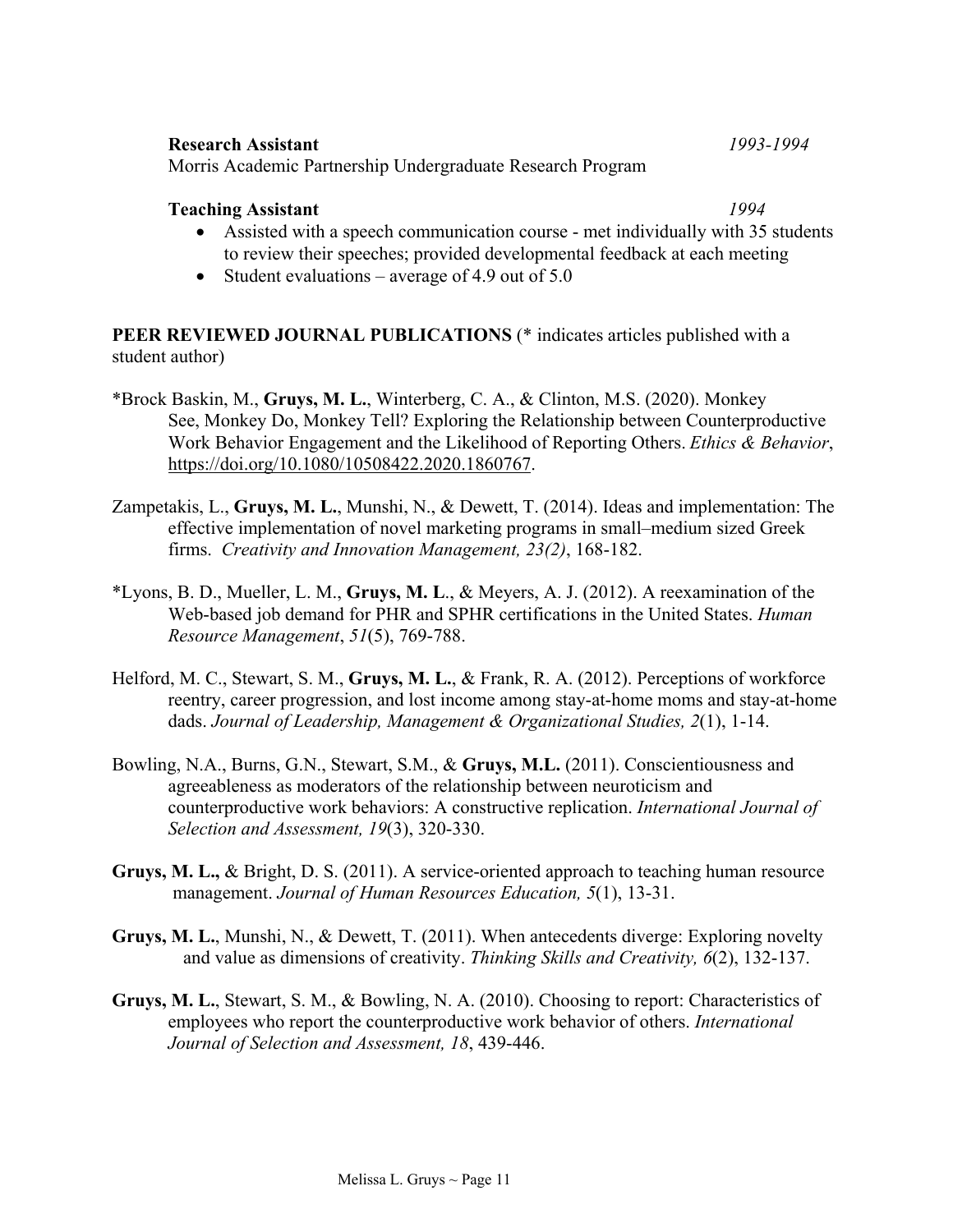- \*Stewart, S. M., **Gruys, M. L.**, & Storm, M. (2010). Forced distribution performance evaluation Systems: Advantages, disadvantages, and keys to implementation. *Journal of Management and Organization, 16*, 168-179.
- Bowling, N. A. & **Gruys, M. L.** (2010). Overlooked Issues in the Conceptualization and Measurement of Counterproductive Work Behavior. *Human Resource Management Review, 20*, 54-61.
- **\*Gruys, M. L.**, Stewart, S. M., & Patel, T. (2009). Business etiquette in twelve countries: Special considerations for female expatriates. *International Journal of Management Practice, 4*(1), 51-75.
- **Gruys, M. L.**, Stewart, S. M., & Goodstein, J., Bing, M. N., & Wicks, A. C. (2008). Values Enactment in Organizations: A Multi-Level Examination*. Journal of Management, 34*(4), 806-843.
- Dewett, T. & **Gruys, M.L.** (2007). Advancing the case for creativity through graduate business education. *Thinking Skills and Creativity, 2*(2), 85-95.
- **Gruys, M. L.** & Stewart, S. M. (2007). Teaching human resource management concepts with experiential exercises. *Journal of Human Resources Education, 1*(1), 38-57.
- Probst, T. M., Stewart, S. M., **Gruys, M. L.**, & Tierney, B. W. (2007). Productivity, counterproductivity, and creativity: The ups and downs of job insecurity. *Journal of Occupational and Organizational Psychology, 80,* 479–497.
- Stewart, S. M., Bing, M. N., **Gruys, M. L.**, & Helford, M. C. (2006). Men, women, and perceptions of work environments, organizational commitment, and turnover intentions. *Journal of Business and Public Affairs, 1*(1), Online journal.
- \*Berry, C. M., **Gruys, M. L.**, & Sackett, P. R. (2006). Educational attainment as a proxy for cognitive ability in selection: Effects on levels of cognitive ability and adverse impact. *Journal of Applied Psychology, 91*: 696-705.
- **Gruys, M. L.** & Sackett, P. R. (2003). The dimensionality of counterproductive work behavior. *International Journal of Selection and Assessment, 11*(1): 30-42.
- \*Caldwell, C., **Gruys, M. L.**, & Thornton, G. C. III. (2003). Public safety assessment centers: A steward's perspective. *Public Personnel Management, 32*(2): 229-249.
- \*Caldwell, C., Thornton, G. C. III, & **Gruys, M. L.** (2003). Ten classic assessment center errors: Challenges to selection validity. *Public Personnel Management, 32*(1): 73-88.
	- o This paper is cited as a reference at the Office of Personnel Management website, explaining the appropriate use of Assessment Centers for selection and testing and can be found at [https://www.opm.gov/policy-data-oversight/assessment-and](https://www.opm.gov/policy-data-oversight/assessment-and-selection/other-assessment-methods/assessment-centers/)[selection/other-assessment-methods/assessment-centers/.](https://www.opm.gov/policy-data-oversight/assessment-and-selection/other-assessment-methods/assessment-centers/)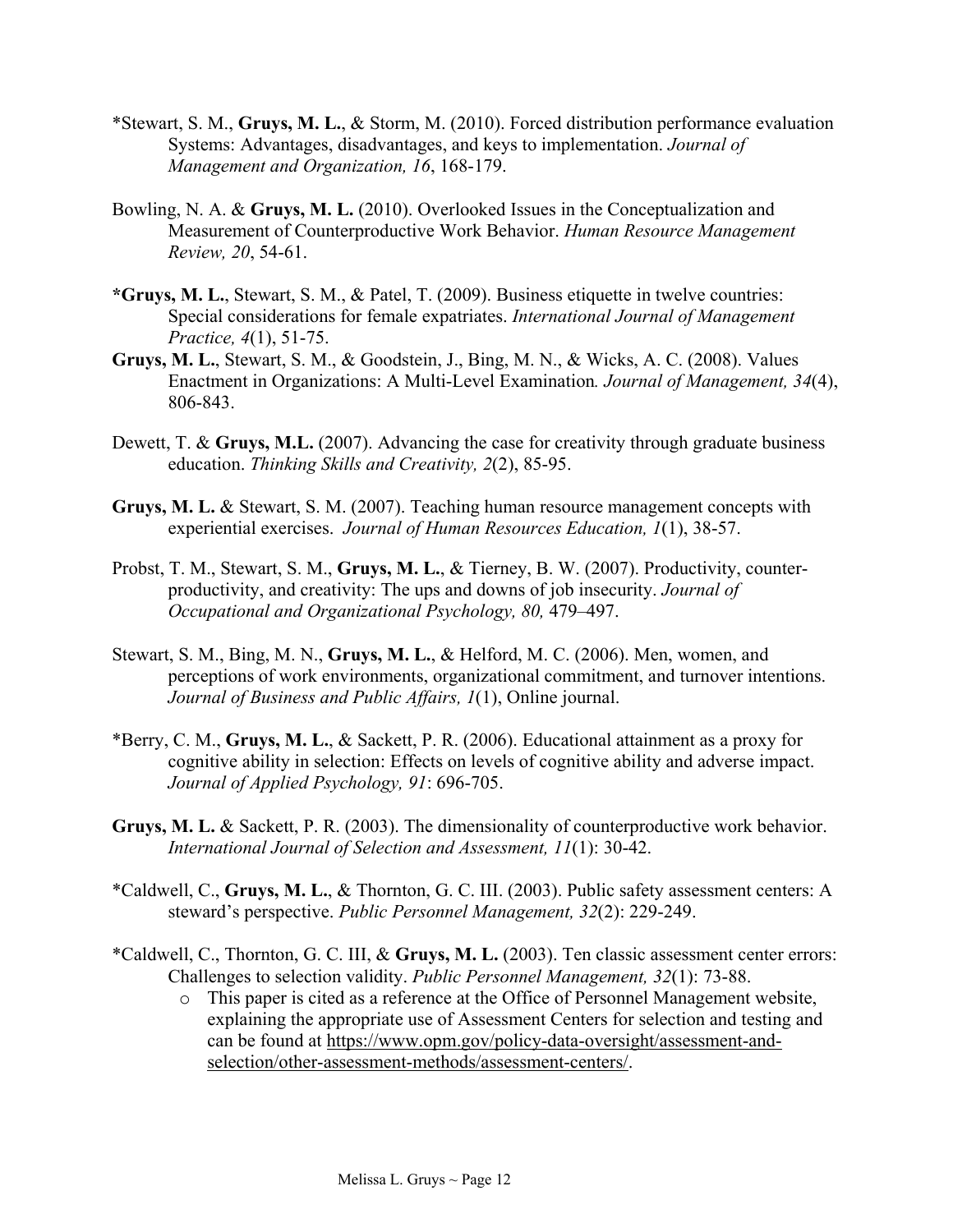- Ellingson, J. E., **Gruys, M. L.**, & Sackett, P. R. (1998). Factors related to the satisfaction and performance of temporary employees. *Journal of Applied Psychology, 83*(6): 913-921.
- Sackett, P. R., **Gruys, M. L.**, & Ellingson, J. E. (1998). Ability-personality interactions when predicting job performance. *Journal of Applied Psychology, 83*(4): 545-556.

## **NON-REFEREED PUBLICATIONS**

**Gruys, M. L.** (2006). *Tobacco in the workplace: Personal rights versus organizational policies and legal requirements.* Human Resource Management Module for Houghton Mifflin.

**REFEREED CONFERENCE PRESENTATIONS** (\* indicates presentation with a student author)

- Bergman, M. E., Bachiochi, P.D., Dalal, R.S., **Gruys, M. L**., & Zickar, M. J. (2017, April). *Administration CAN be good.* Panel discussion presented at the 32<sup>nd</sup> annual conference of the Society for Industrial and Organizational Psychologists, Orlando, Florida.
- **Gruys, M. L.**, Bowling, N. A., & Stewart, S. M. (2011, August). *Characteristics of employees who report various counterproductive work behaviors of others*. In. S. Stewart and M. Gruys (Chairpersons), New discoveries of antecedents and correlates of counterproductive work behavior. Symposium presented at the annual conference of the American Psychological Association, Washington, DC.
- Stewart, S. M. & **Gruys, M. L.** (2011, August). *New discoveries of antecedents and correlates of counterproductive work behavior*. Symposium Chairpersons at the annual conference of the American Psychological Association, Washington, DC.
- Stewart, S. M., Bowling, N. A., & **Gruys, M. L.**, (2011). *Reports of Mistreatment by Student*  Affiliates of SIOP. 26<sup>th</sup> Annual Conference of the Society for Industrial and Organizational Psychology. Chicago, Illinois.
- \*Graso, M., Probst, T. M., Westaby, J., & **Gruys, M. L.** (2010). *Selecting leaders: Race, gender*  And *age and the 2008 election*. 25<sup>th</sup> Annual Conference of the Society for Industrial and Organizational Psychology. Atlanta, Georgia.
- **Gruys, M. L.** & Stewart, S. M. (2009). *New Directions in Counterproductive Work Behavior Research*. Presented at the 24<sup>th</sup> Annual Conference of the Society for Industrial and Organizational Psychology. New Orleans, Louisiana.
- **\*Gruys, M. L.** & Bisignani, A. (2007). *Tobacco in the workplace: Personal rights versus organizational policies and legal requirements*. Presented at the River Cities Industrial-Organizational Psychology Conference. Highland Heights, Kentucky.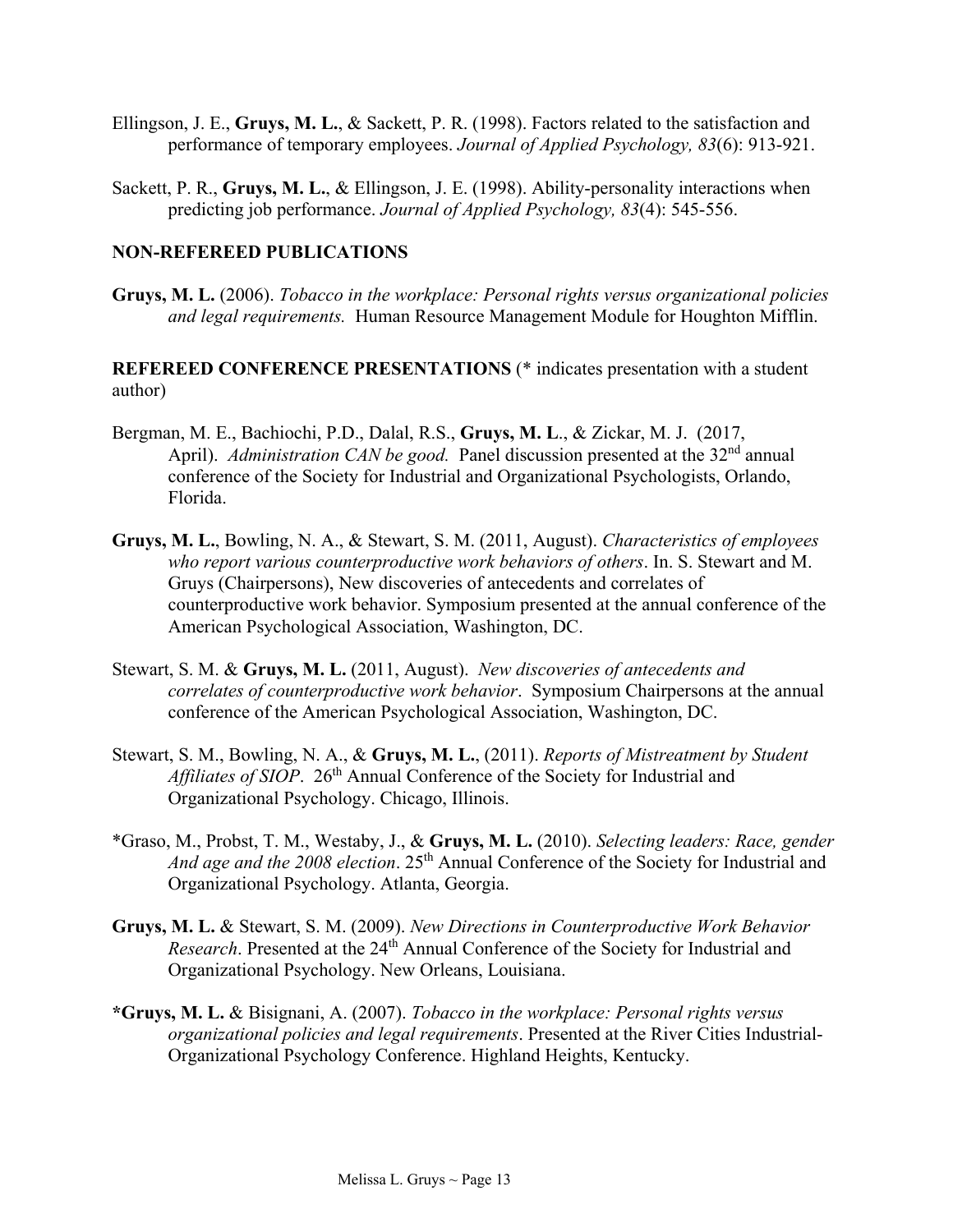- **Gruys, M. L.** & Dewett, T. (2007). *Advancing the case for creativity through graduate education*. Presented at the River Cities Industrial-Organizational Psychology Conference. Highland Heights, Kentucky.
- **Gruys, M.L.** (2007, April). *Misbehavior and outcomes at work: Prediction, explanation, and consequences*. Chair of symposium presented at the 22<sup>nd</sup> Annual Conference of the Society for Industrial and Organizational Psychology. New York, New York.
- **Gruys, M. L.**, Stewart, S. M., & Probst, T. M., (2006, May). *Impact of job insecurity on employee creativity and counterproductivity*. Paper presented at the 21<sup>st</sup> Annual Conference of the Society for Industrial and Organizational Psychology. Dallas, Texas.
- **Gruys, M. L.**, Stewart, S. M., Goodstein, J., & Wicks, A. C. (2005, August). *Walking the talk: Developing and testing a model of values based performance*. Paper presented at the annual conference of the Academy of Management. Honolulu, Hawaii.
- \*Berry, C. M., **Gruys, M. L.**, & Sackett, P. R. (2004, April). *Educational attainment as a proxy for cognitive ability in selection: Effects on levels of cognitive ability and adverse impact*. Paper presented at the 19<sup>th</sup> Annual Conference of the Society for Industrial and Organizational Psychology. Chicago, Illinois.
	- o This paper (with C.M. Berry, student co-author), was awarded the John C. Flanagan Award Outstanding Student Contribution.
- Burroughs, S. M. & **Gruys, M. L.** (2004, April). *Establishing law and order in cyberspace: Understanding and controlling email bullying*. In S. Burroughs and M. Gruys (Chairpersons), Bullying in the workplace: Foundations, forms, and future directions. Symposium presented at the 19<sup>th</sup> annual conference of the Society for Industrial and Organizational Psychology. Chicago, Illinois.
- Burroughs, S. M. & **Gruys, M. L.** (2004, April). *Bullying in the workplace: Foundations, forms,* and future directions. Symposium chairpersons at the 19<sup>th</sup> annual conference of the Society for Industrial and Organizational Psychology. Chicago, Illinois.
- **Gruys, M. L.** & Burroughs, S. M. (2004, April). *Studying counterproductive workplace behavior: Overcoming challenges and offering future directions*. Leaders of Roundtable Discussion at the 19<sup>th</sup> annual conference of the Society for Industrial and Organizational Psychology. Chicago, Illinois.
- **Gruys, M. L.**, & Sackett, P. R. (1998, April). *Educational attainment as a proxy for cognitive ability in selection*. Paper presented at the 13<sup>th</sup> Annual Conference of the Society for Industrial and Organizational Psychology. Dallas, Texas.
- **Gruys, M. L.**, Sackett, P. R., & Ellingson, J. E. (1997, April). *Ability-personality interactions when predicting job performance*. Paper presented at the 12<sup>th</sup> Annual Conference of the Society for Industrial and Organizational Psychology. St. Louis, Missouri.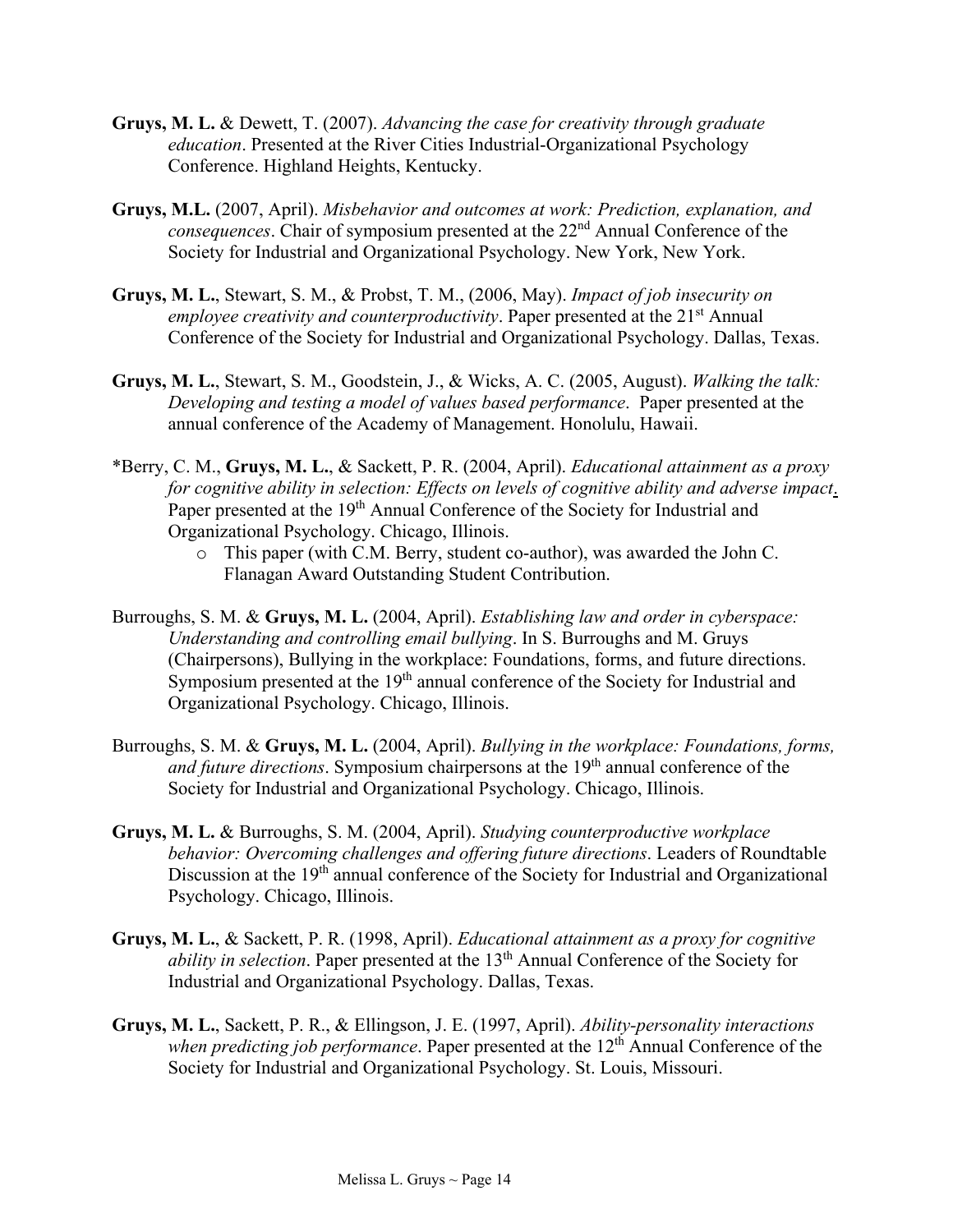- Ellingson, J. E., **Gruys, M. L.**, & Sackett, P. R. (1997, April). *Satisfaction and performance of voluntary and involuntary temporary employees*. Paper presented at the 12<sup>th</sup> Annual Conference of the Society for Industrial and Organizational Psychology. St. Louis, Missouri.
- **Gruys. M. L.** (1994, March). *The organizational socialization of new students at the University of Minnesota, Morris*. Paper presented at the DePauw University Undergraduate Honors Speech Communications Conference. Greencastle, Indiana.
- **Gruys. M. L.** (1994, April). *An application of Cheney: The socialization of new college students*. Paper presented at the Annual Red River Valley Speech Communication Conference. Fargo, North Dakota.

## **OTHER PRESENTATIONS AND ADDRESSES**

- **Gruys, M. L.** (2007, August). *Ethnicity and Work-Family Issues*. Discussant for symposium at the annual conference of the Academy of Management. Philadelphia, Pennsylvania.
- **Gruys, M. L.** (2007, April). *Journal editing: Opening the black box*. Coordinator of Sunday Seminar Workshop at the 22<sup>nd</sup> Annual Conference of the Society for Industrial and Organizational Psychology. New York, New York.
- **Gruys, M. L.** (2007, April). *Productivity, counter-productivity, and creativity: The ups and downs of job insecurity*. Presentation at the Wright State University Psychology Brown Bag Series. Dayton, Ohio.
- **Gruys, M. L.** (2006, May). *Aggression at Work*. Facilitator of an Interactive Poster Session at the 21<sup>st</sup> Annual Conference of the Society for Industrial and Organizational Psychology. Dallas, Texas.
- **Gruys, M. L.** (2006, May). *Counterproductive Work Behavior: A Scientist-Practitioner Workshop*. Coordinator of Sunday Seminar Workshop presented by Gerald Greenberg at the 21<sup>st</sup> Annual Conference of the Society for Industrial and Organizational Psychology. Dallas, Texas.
- **Gruys, M. L.**, Stewart, S. M., Goodstein, J., & Wicks, A. C. (2006, April). *Walking the talk: An Examination of the Enactment of Core Organizational Values*. Paper presented at the Washington State University Vancouver, 3<sup>rd</sup> Annual Research Showcase. Vancouver, Washington.
- **Gruys, M. L.** & Boose, R. (2006, April). *Workplace Rights*. Session on employee rights in the workplace sponsored by the Associated Students of Washington State University. Vancouver, Washington.
- **Gruys, M. L**., Russell, T., Robbins, A., Janecki, T., & Thompson, C. (2006, March). *Alumni Student Panel*. Served as the moderator for an alumni student panel sponsored by the Washington State University Vancouver Human Resource Society. Vancouver, Washington.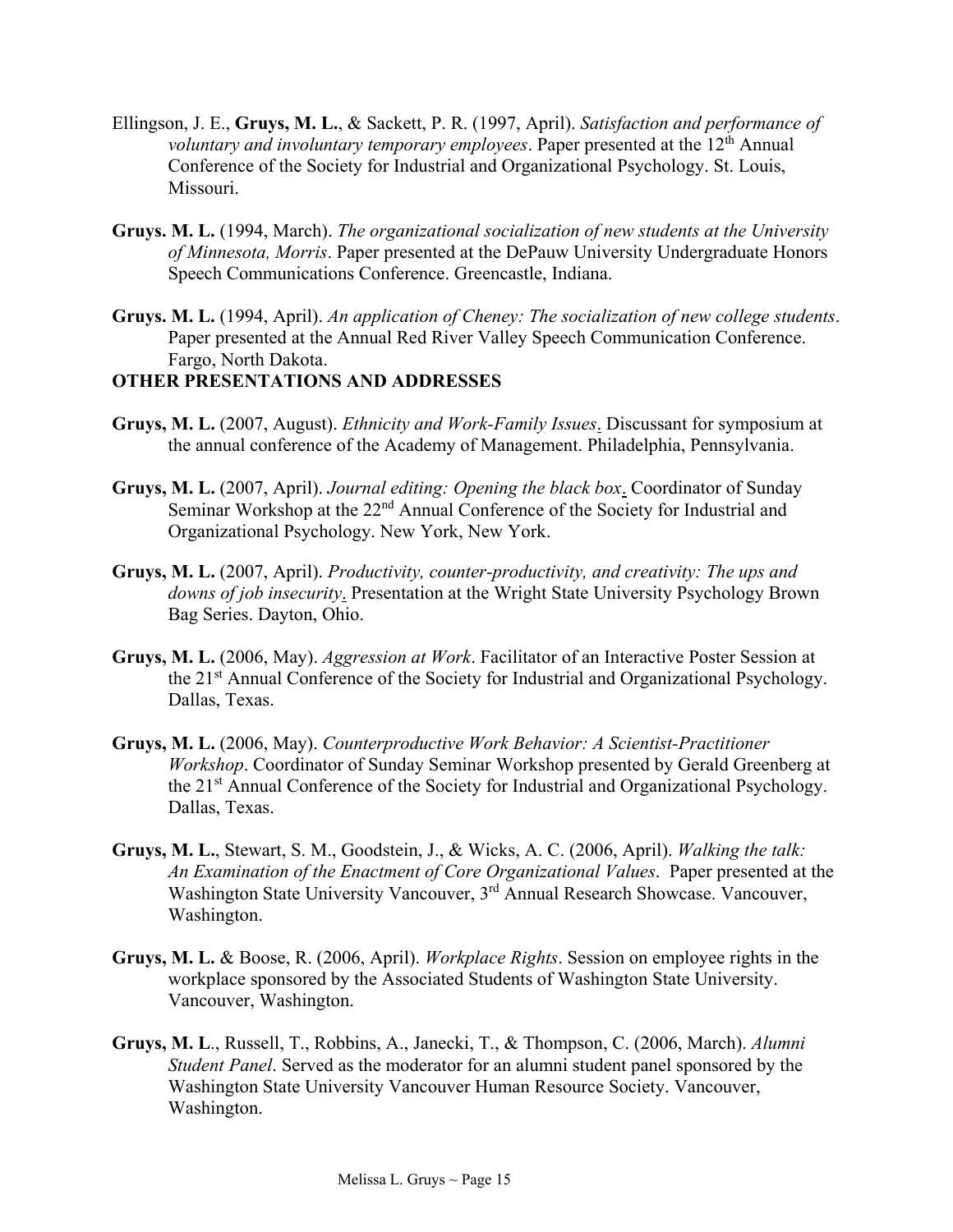**Gruys, M. L.**, Burroughs, S. M., & Goodstein, J. (2004, September). *Walking the talk: Developing and testing a model of values based performance*. Paper presented at the Washington State University Vancouver Business Program. Vancouver, Washington.

## **SELECTED RESEARCH IN PROGRESS**

- Munshi. N. V. M., Kumar, M., Brumley, D., Baker, B. **Gruys, M. L.**, Does Training Impact Teaching Effectiveness in Hybrid Courses: Evidence from a Business School's Technology Training Program
- **Gruys, M. L.**, & Munshi. N. V. M., Business Models in social entrepreneurial organizations. Target Publication outlet: *Stanford Social Innovation Review.*
- **Gruys, M. L.**, & Munshi. N. V. M., Volunteering Orientations in Nonprofit Organizations: Impacts on Human Resource Functions. Target publication outlet: *Stanford Social Innovation Review.*

# **TECHNICAL REPORTS**

- **Gruys, M.L.**, Burroughs, S.M., & Goodstein, J. (2005). *Developing and testing a model of values based performance in health care organizations: Report of findings*. Vancouver, WA: Southwest Washington Medical Center.
- Ellingson, J. E., **Gruys, M. L.**, & Sackett, P. R. (1997). *Factors related to the satisfaction and performance of temporary employees.* Minneapolis, MN. Prostaff Temporary Employment Service.

# **GRANT EXPERIENCE**

January 2021 – December 2021 Principal Investigator PNC Bank Foundation, *Special Studies in International Business Grant*, \$25,000.00.

June 2019 – June 2020

Principal Investigator American Association of University Women (AAUW) Trust Grant, Fort Wayne Branch *Start Smart and Work Smart Project Grant,* \$750.00.

July 2018 – June 2019

Dr. Louis and Anne B. Schneider Foundation, *International Business Program Grant*, \$25,000.00.

August 2016 – July 2017

PNC Bank Foundation, *Special Studies in International Business Grant*, \$75,000.00.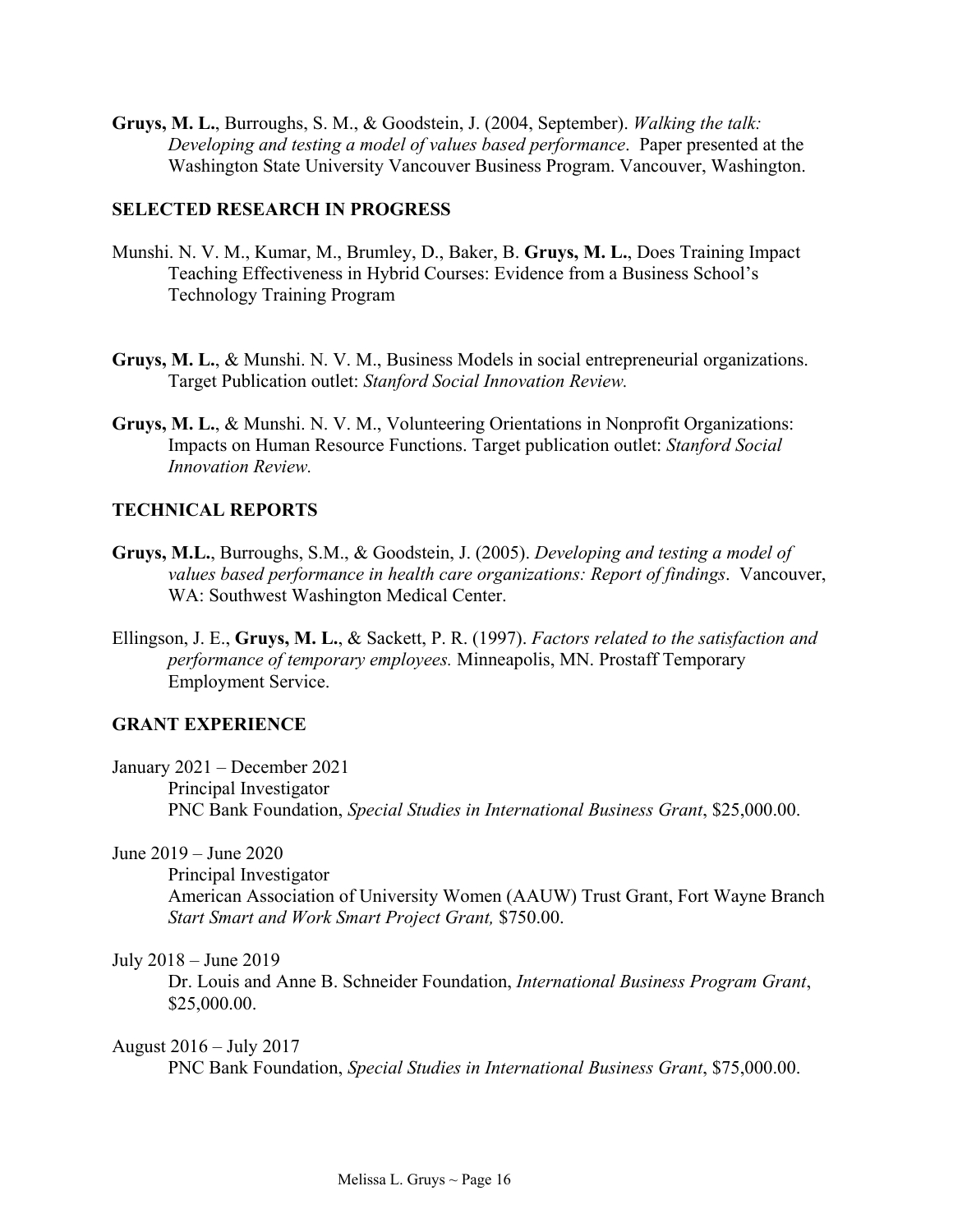June 2012 - September 2013

Co-Principal Investigator, with Drs. Joseph A. Petrick, David Bright, & Mark M. Suazo Wright State University Office of the Provost *Wright State University Teaching Innovation Grant*, \$16,000.00

#### September 2012 - February 2013

Co-Principal Investigator with Dr. Brian D. Lyons. *Mentor Protegee Grant with Edaptive Computing, Inc.*, \$8,000.00

May, 2005 - April, 2006

Co-Principal Investigator, with Dr. Jerry Goodstein, Washington State University Vancouver *Southwest Washington Medical Center Health Care Research Grant*, \$4,000

May, 2000 - April, 2001

Principal Investigator *Washington State University Vancouver Mini-Grant*, \$1,350

#### August, 1998 - June, 1999

Principal Investigator (Secondary Investigator: Dr. Paul R. Sackett, Univ. of Minnesota) *Dissertation Research Award Grant from the Security Research Center, Office of Naval Research, United States Department of Defense*, \$10,000

## **TEACHING**

#### **Courses Taught**

#### **Wright State University\***

Undergraduate

MGT 304 - Management and Organizational Behavior MGT 3100 - Leadership, Management and Organizational Behavior MGT 321 - Human Resource Management MGT 3210 - Human Resource Management MGT 425 - Human Resources Consulting Skills MGT 475 - Small Business Management MGT 477 - Independent Study in Human Resource Management MGT 480 - Seminar in Management MGT 495 - Human Resources Strategy Practicum MGT 4810 - Management Internship MGT 4250 - HR Practicum I: Compensation and Benefits MGT 4260 - Staffing MGT 4950 - HR Practicum II: Human Resources Strategy Graduate

MGT 680 - Staffing MGT 703 - Seminar in Human Resource Management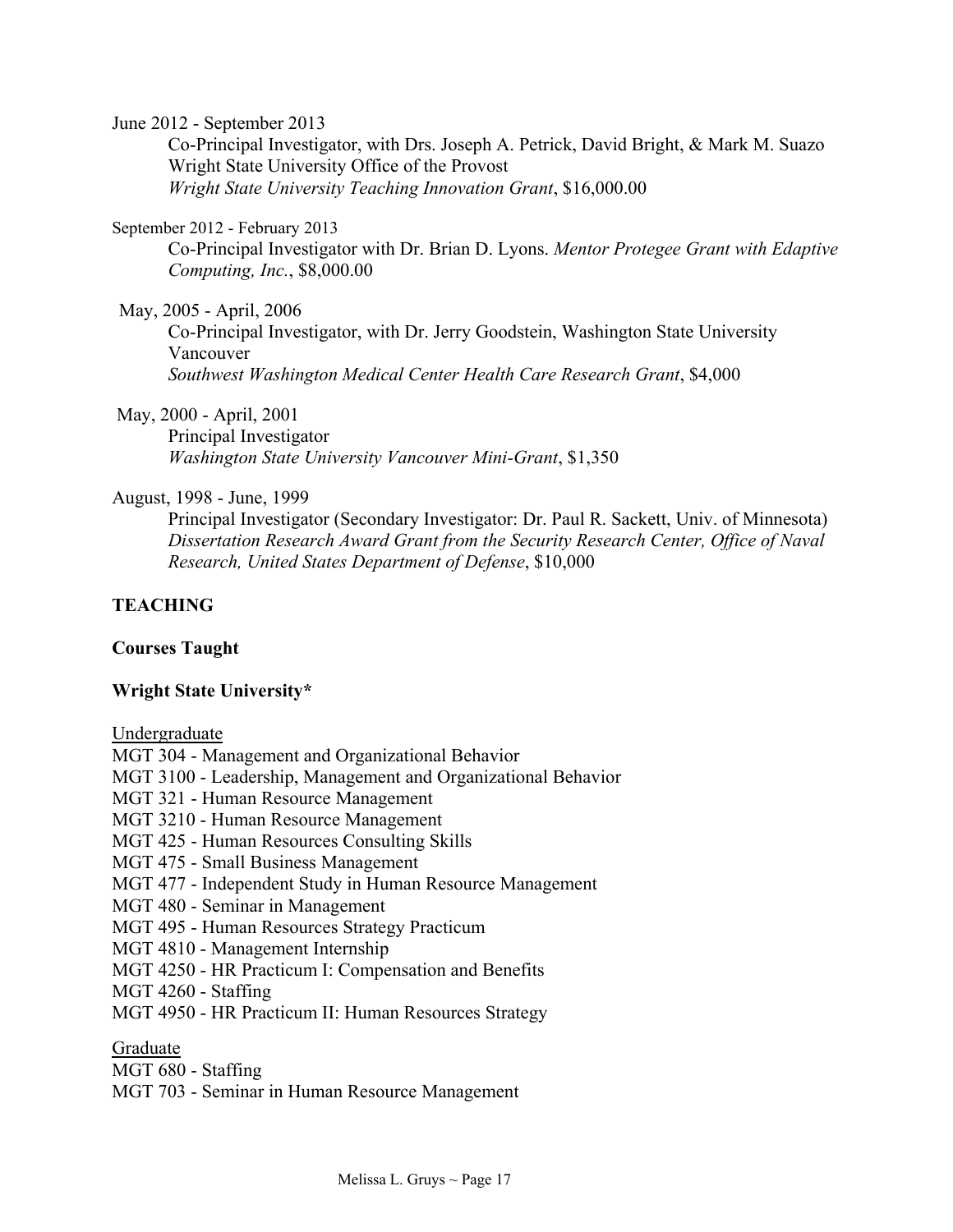MGT 706 - Organizational Development and Change

MGT 781 - Independent Study in Human Resource

MGT 750 - Leadership

MGT 7500 - Leadership

MGT 7810 - Independent Study in Human Resource

MGT 7800 - Management Internship

MGT 7060 - Organizational Development and Change

\*All courses were re-numbered for semester conversion and many courses changed content/design in the redesigned curriculum

# **Washington State University**

Undergraduate MgtOp 301 - Introduction to Management MgtOp 401 - Organizational Behavior MgtOp 450 - Human Resource MgtOp 455 - Staffing

# **University of Minnesota**

Undergraduate IR 3002 - Introduction to Human Resource Management

# **PROFESSIONAL AFFILIATIONS**

Academy of Management

American Psychological Association

Society for Industrial and Organizational Psychology (SIOP - APA Division 14)

Society of Human Resource Management (SHRM)

Northeast Indiana Human Resource Association (NIHRA) – a SHRM Chapter

Women in Business Education (WIBE)

Women Administrators in Management Education (WAME)

# **UNIVERSITY SERVICE**

# *Purdue University Fort Wayne*

PFW University Top Leadership Team, 2016 – present Chair, Diversity, Equity, and Inclusion (DEI) Committee, 2019 – present Academic Officers Council (AOC), 2016 – present PFW Retention Committee, 2019 – present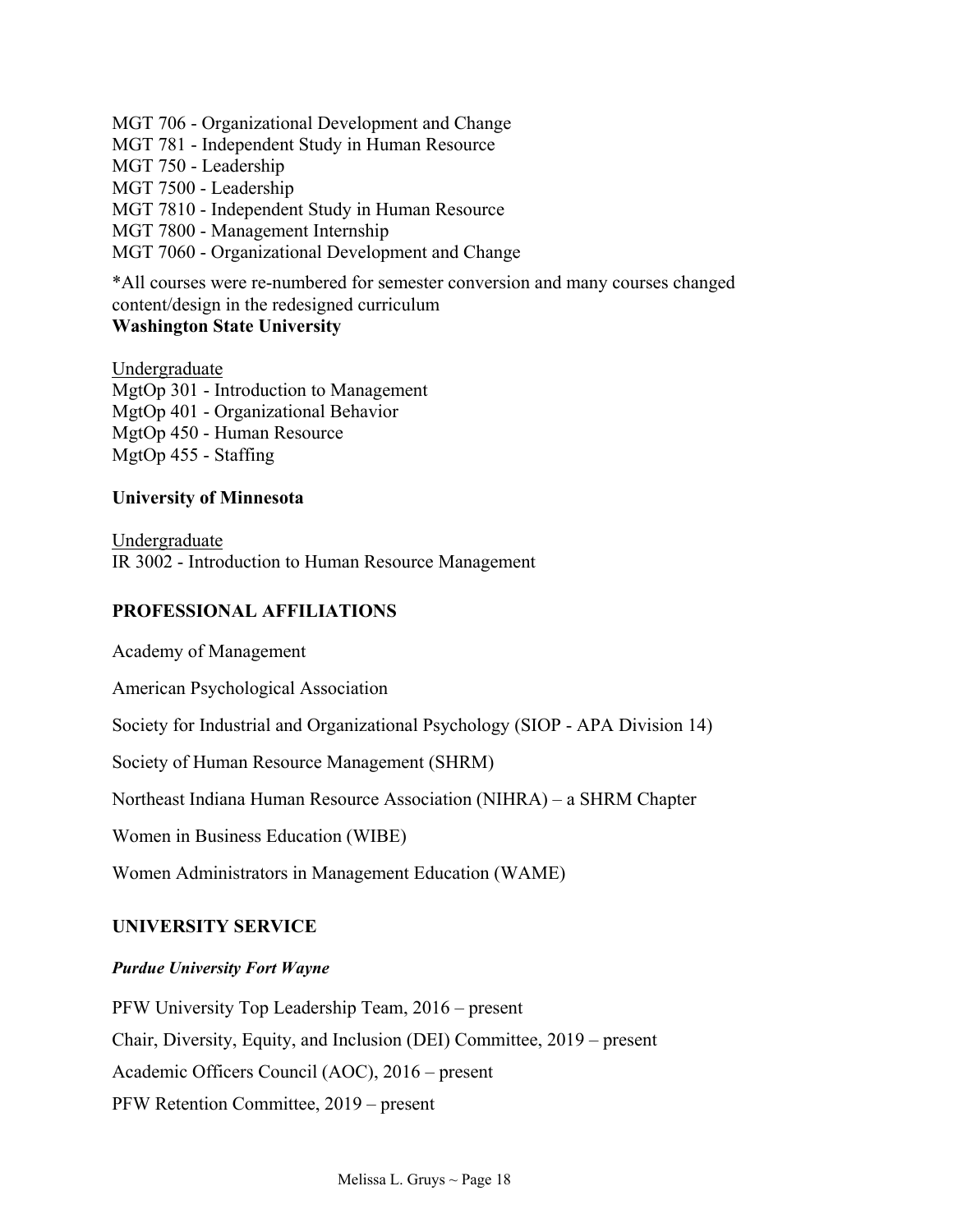- PFW Prepared/PFW Ready COVID Committee (and Instructional Preparedness Subcommittee),  $2020$  – present
- Strategic Planning University Leadership Team, 2018 present
- Member, Chief Development Officer Search Committee, 2022
- Member and Subcommittee Co-Chair, Higher Learning Commission Accreditation Steering Committee (Co-Chairing the subcommittee for Standard 1), 2017 – present
- Chair, College of Science Dean Search Committee, 2021
- People Assessment, Development, and Succession (PADS) Initiative Committee, 2020
- Enrollment Management Committee, 2016 2020
- University International Student Recruiting Representative, in Morocco, 2019, 2020
- Member, Selection Committee for the Chief Diversity Officer (CDO), 2020
- Member, Selection Committee for the Director of Community Research Center, 2018
- Member, Selection Committee for the Executive Director of Human Resources (two times), 2016, 2017

## *Wright State University*

Member, Undergraduate Curriculum Review Committee, 2015-2016 Liaison Member, General Education Assessment Committee, 2015-2016 Member, Service Unit Evaluation Committee – to evaluate the Wright State University Human Resources function, 2015 Member, Higher Learning Commission Steering Committee, 2012-2016 Subcommittee Co-Chair, Higher Learning Commission Steering Committee, 2012-2016 Faculty Advisor, Intervarsity Christian Fellowship, 2012-2016 Member, Selection Committee for the Director of Service Learning and Community Engagement, 2015 Member, Selection Committee for the Dean of Graduate School, 2014 Co-Chair, Gender Based Violence Task Force, 2013-2014 Member, Campus Scholarship and Innovation Campaign Unit Chair Committee, 2013, 2014 Member, Research Council, 2011-2014 Member, Outside Interest Committee, 2011-2014 Member, Graduate Council, 2010-2014 Member, Graduate Council Student Affairs Committee, 2009-2014 Member of Promotion and Tenure Committee for Dr. Sarah Twill from the Social Work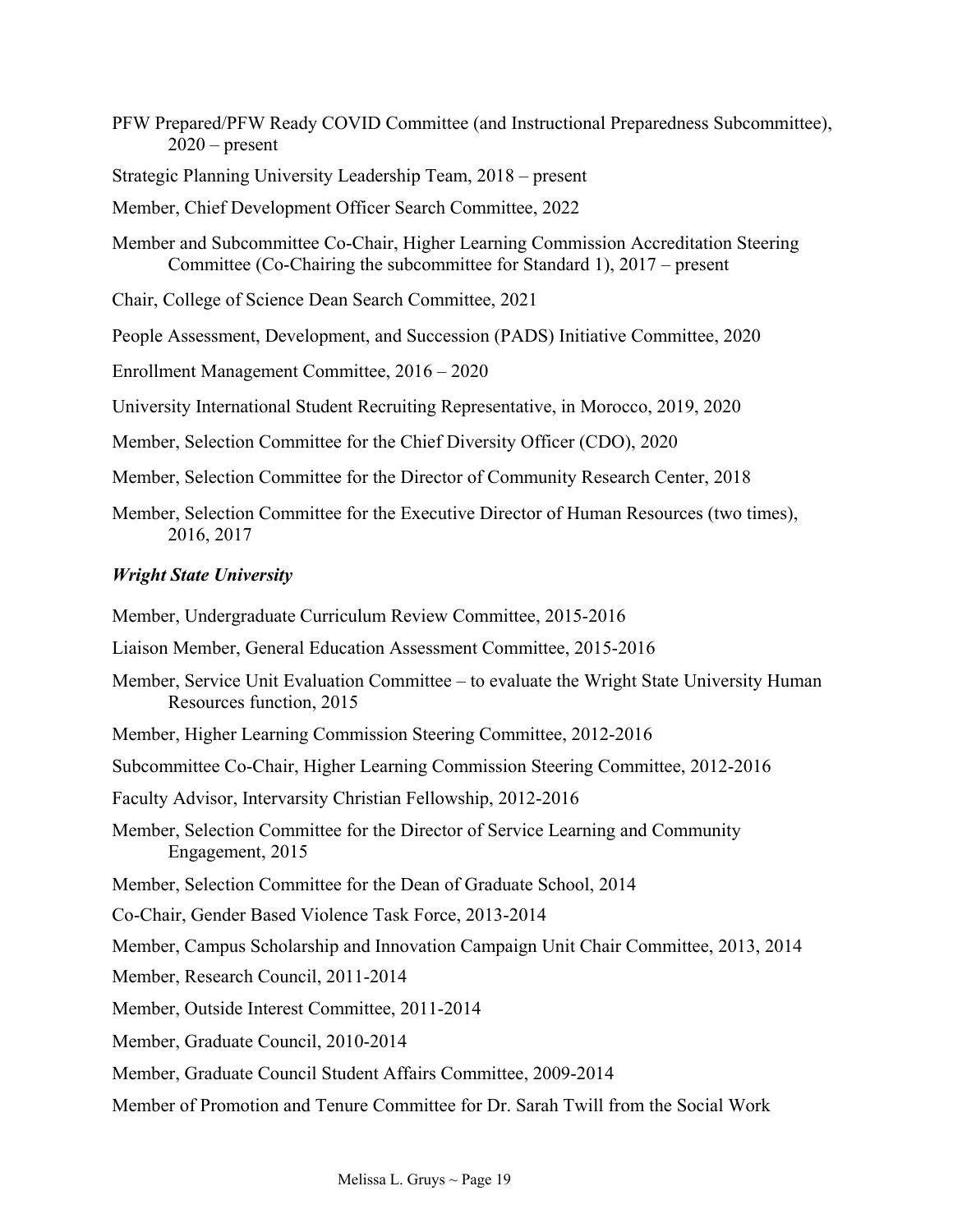Department, 2014

Graduate Committees (Department of Psychology Students)

| Caitlin Blackmore - Written Qualifying Exam   |
|-----------------------------------------------|
| Caleb Bragg - Dissertation                    |
| Julie Steinke - Dissertation                  |
| Kathryn Van Dixhorn - Dissertation            |
| Michael Hoepf - Dissertation                  |
| Jenna Filipkowski - Dissertation              |
| Caleb Bragg - Written Qualifying Exam         |
| Cristina Kirkendall - Dissertation            |
| Zachary Kalinoski - Dissertation              |
| Michael Hoepf - Written Qualifying Exam       |
| Wang Qiang - Dissertation                     |
| Gregory Hammond - Dissertation                |
| Steve Khazon - Master's Thesis                |
| Julie Steinke - Master's Thesis               |
| Cristina Kirkendall - Written Qualifying Exam |
| Gregory Hammond - Written Qualifying Exam     |
|                                               |

## *Raj Soin College of Business*

Wright State AACSB Strategic Management and Innovation Committee, 2014-2016

Dean's Top Management Team, 2013-2016

Strategic Planning Committee, 2013-2016

Representative and Presenter, Raider Open House Student Recruiting Events, 2012-2016

Representative and Presenter, Business Palooza Student Recruiting Events, 2013-2016

Faculty Advisor for Institute of Business Development for Innovation and Entrepreneurship Student Project Class, 2014-2015

Representative and Presenter, Professional Business Institute Summer Camp, 2013, 2014, 2015

Member, Wright State AACSB Assurance of Learning (AOL) Committee, 2012-2014

Chair, Campus Scholarship and Innovation Campaign, 2013 - 2014

Co-Chair, Vision, Mission, and Values Steering Committee, 2010-2012

Member, Department of Management and International Business, Associate Dean Selection Committee, 2013

Chair, Graduate Programs Committee, 2012 - 2013

Member, Dean Search Committee, 2012

Member, Raj Soin College of Business Information Technology Committee, 2010-2012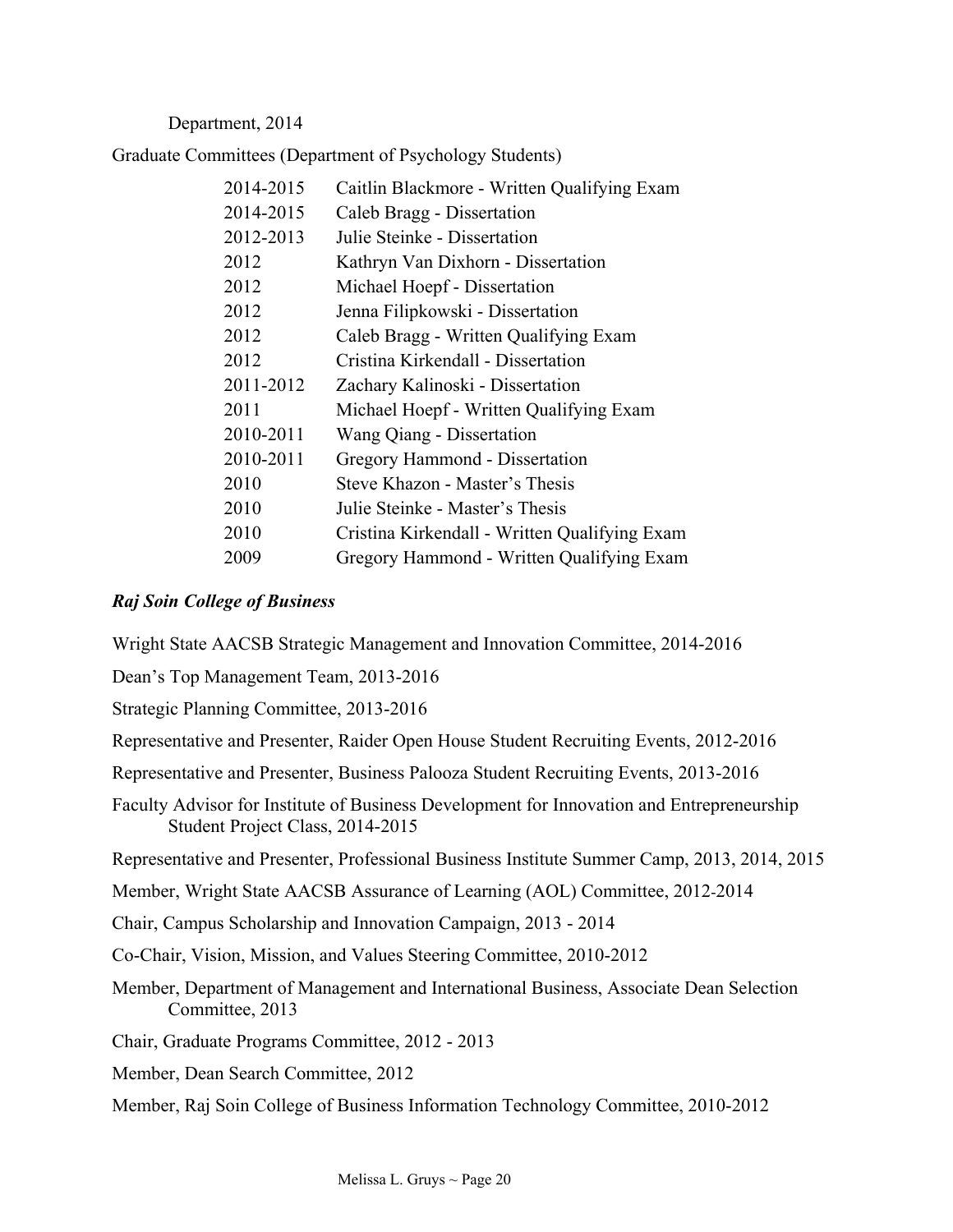- Member, AACSB Faculty Classification Committee, Raj Soin College of Business, 2008- 2016
- Member, Raj Soin College of Business Pilot Study on Entrance Requirements Committee, 2007- 2010

#### *Department of Management and International Business*

- Chair of the Department of Management and International Business, 2013-2016
- Director, Human Resources Certificate Program, 2014-2016
- Chair, Department of Management and International Business, Strategic Planning Committee, 2012-2016
- Member, Organizational Effectiveness Lecture Series Steering Committee, 2011-2016
- Chair, Department of Management and International Business, Selection Committee for a Staff Member, 2015
- Member, Department of Management and International Business, Human Resources Curriculum Review Committee, 2007-2016
- Faculty Advisor, Human Resources Club, Society of Human Resource Management Student Chapter, 2012-2016
- Member, Department of Management and International Business, Selection Committee for the three Assistant Professors of Management, 2013
- Member, Management Major Curriculum Review Committee revised the curriculum for semester conversion, 2007-2009
- Member, Human Resources Major Curriculum Review Committee revised the curriculum for semester conversion, 2007-2009
- Member, International Business Curriculum Review Committee revised the curriculum for semester conversion (including review of the major and minor), 2007-2009
- Chair, Department of Management and International Business, Bylaws Committee, 2010-2012
- Chair, Department of Management and International Business, Selection Committee for the two Assistant Professors of Management, 2010
- Member, Promotion and Tenure Committee, Department of Management and International Business, 2008-2013
- Member, Department of Management and International Business, Scholarships and Awards Committee, 2006-2012
- Member, Assessment Committee for the MBA 750 Course (was responsible for writing the report on the results for assessment in this class), 2009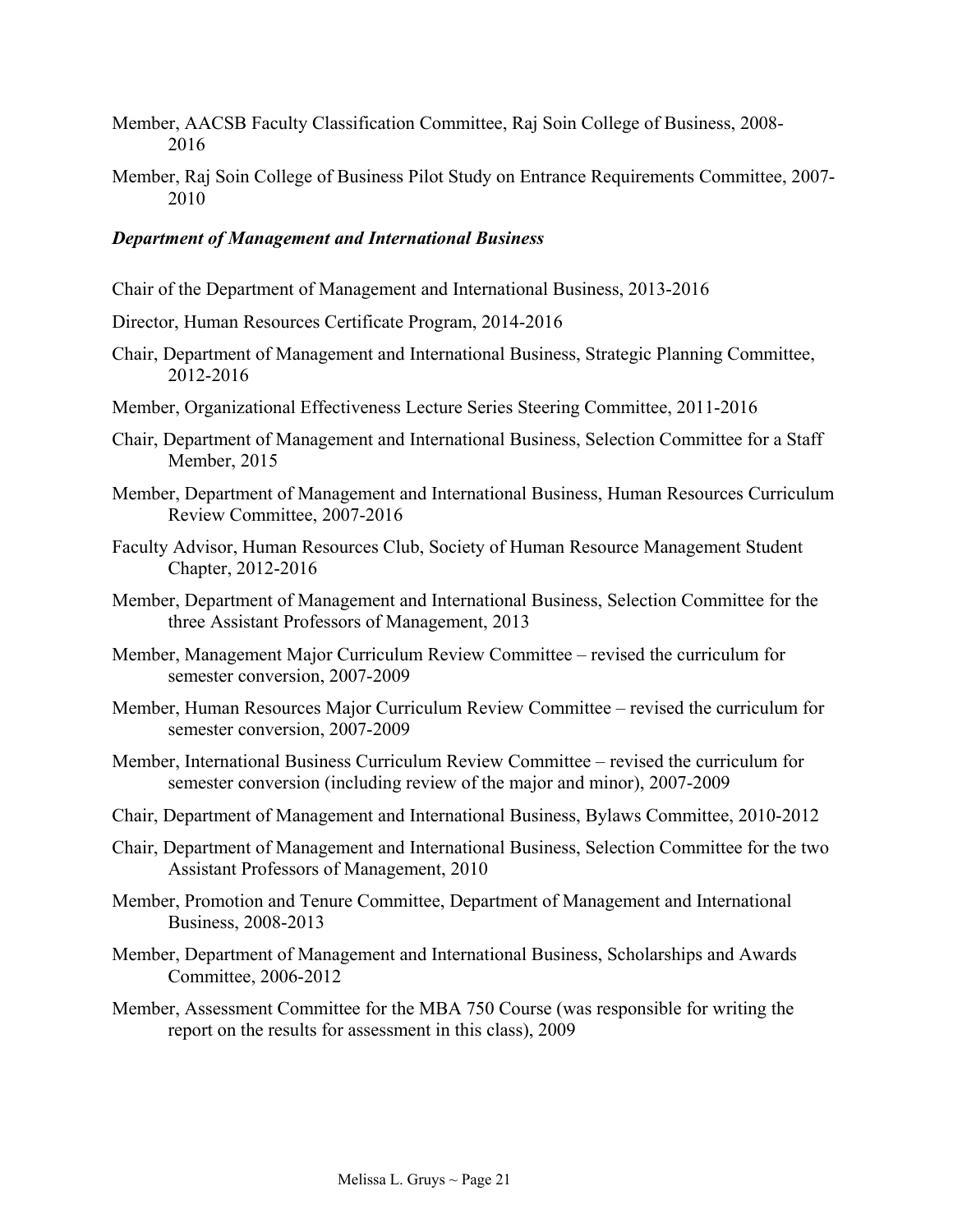- Member, Department of Management and International Business, Selection Committee for the position of Assistant Professor of Management, 2007
- Member, Department of Management and International Business, Selection Committee for the position of Chair of the Department, 2007
- Member, Department of Management and International Business, Selection Committee for the position of Instructor of Law, 2007
- Member, Northwest Accreditation of Management Major Committee, Department of Management and International Business, 2007

#### *Washington State University Vancouver*

| Committees - Ph.D. 2005-2006 |           | Eman El Shenawy |
|------------------------------|-----------|-----------------|
|                              | 2000-2001 | Nicole Nelson   |

Committees - Masters of Business Administration (MBA) - Served on 40 MBA oral exam committees (chair of 16)

| 2005<br>2004<br>2003<br>2002<br>2001 | 2006 | 2 MBA Committees (Chair of 1)  |
|--------------------------------------|------|--------------------------------|
|                                      |      | 5 MBA Committees (Chair of 3)  |
|                                      |      | 8 MBA Committees (Chair of 3)  |
|                                      |      | 5 MBA Committees (Chair of 1)  |
|                                      |      | 12 MBA Committees (Chair of 6) |
|                                      |      | 5 MBA Committees (Chair of 2)  |
|                                      | 2000 | 3 MBA Committees               |

Supervision of Graduate Directed Study

2002 Catherine Dovey

Supervision of Undergraduate Management and Human Resource Management Internships and Directed Studies (for credit) for 31 students:

| 2005 | 6 Student Internships                      |
|------|--------------------------------------------|
| 2004 | 9 Student Internships and 1 Directed Study |
| 2003 | 6 Student Internships                      |
| 2002 | 6 Student Internships                      |
| 2001 | 3 Student Internships                      |
|      |                                            |

Academic Advisor, for 25-35 undergraduate business students each term  $\sim$  and additional advising for prospective students, 1999-2006

Faculty Advisor, Human Resource Society, Society of Human Resource Management Student Chapter, 1999 to 2006. The chapter earned the SHRM Superior Merit Award in 2000- 2001, 2001-2002, 2003-2004, and 2004-2005, and 2005-2006 and was named the Most Active Registered Student Organization at Washington State University Vancouver in 2003-2004

Faculty Facilitator, Teamwork Training for all Washington State University Vancouver Business students, adopted as a module in the Introduction to Management and Operations (MgtOp 301) course, 2000-2006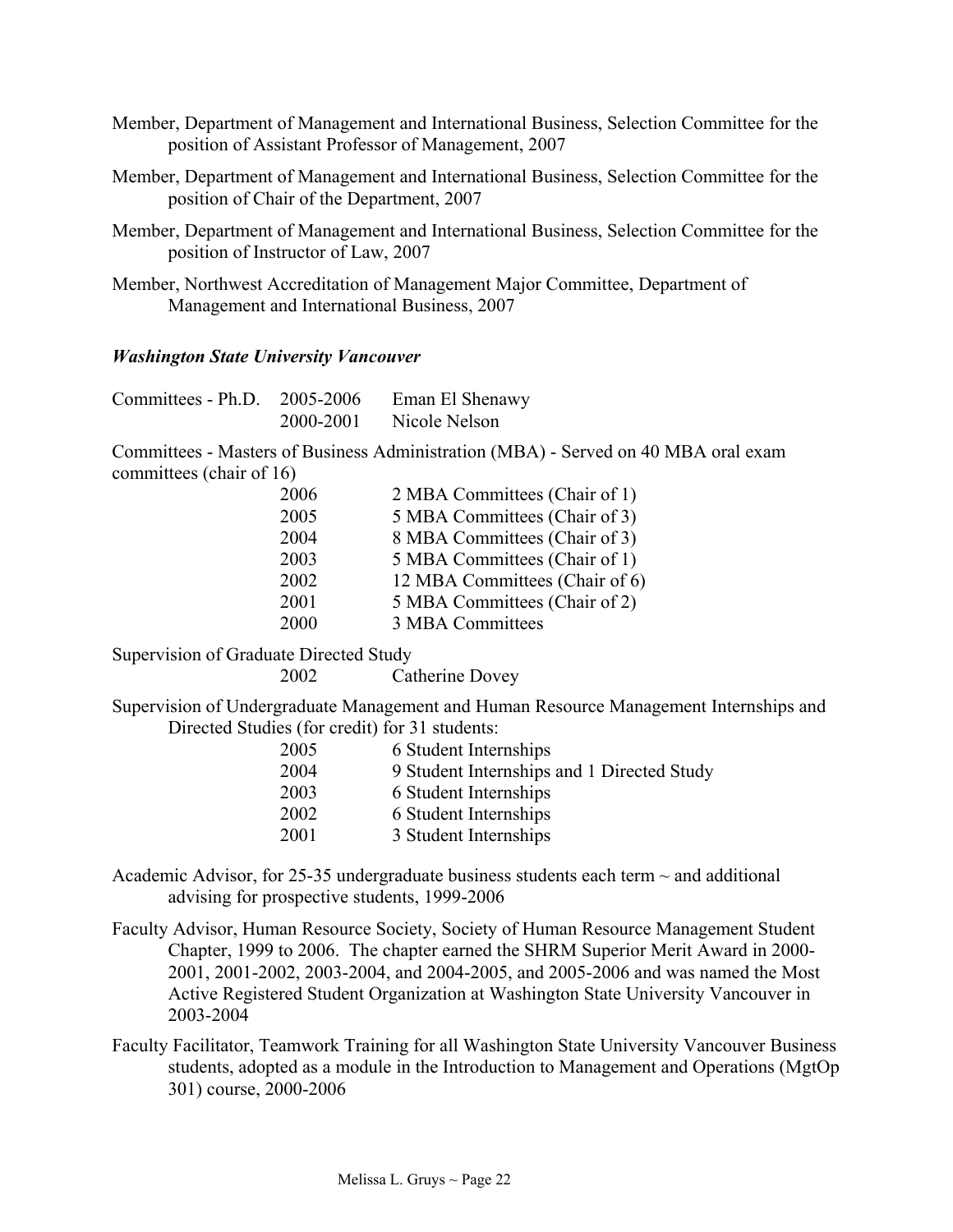- Mentor, WSUV Business Program Faculty Mentor Program. Mentored New, Visiting, and Adjunct Faculty on an ongoing basis  $\sim$  have mentored Rick Howell, Bill Diltz, Lynn Hunt, Susan Burroughs, Eman El Shenawy, and Alicia Fuentes, 2001-2006
- Member, Washington State University Vancouver Business/Engineering/Computer Science Career Fair Committee, 2004-2006
- Board of Directors, Southwest Washington Human Resource Management Association (a Society of Human Resource Management Professional Chapter), 2000-2005
- Member, Faculty Search Committees (for *six faculty positions* and *one visiting position*), Washington State University Vancouver Business Program, 2000-2001, 2001-2002, 2005-2006
- Member, Staff Search Committee, Washington State University Vancouver Business Program, 2004-2005
- Organizer, Washington State University Vancouver Business Program faculty monthly teaching seminars and discussions, 2000-2002
- Participant, Washington State University Vancouver Faculty Strategic Planning Retreat, 2001
- Member, Washington State University Vancouver Graduation Committee, 2001
- Founding Charter Member, Southwest Washington Human Resource Management Association (a Society of Human Resource Management Professional Chapter), 2000
- Contributor and Presenter, Southwest Washington Human Resource Management Association Study Course for the Human Resources Certification Institute PHR and SPHR Exams, 2000-2006

#### **PROFESSIONAL AND ACADEMIC SERVICE**

- Board of Directors, Northeast Indiana Human Resource Association (NIHRA), Diversity and Inclusion Chair, 2022
- Board of Directors Member, Mid American Business Deans Association (MABDA), Secretary – 2022; At Large Member - 2021
- Peer Review Team Member, Association to Advance Collegiate Schools of Business (AACSB) will conduct a peer review of an AACSB-accredited school in Illinois, Invited Team Member, 2021
- Peer Review Team Member, Association to Advance Collegiate Schools of Business (AACSB) conducted a peer review of an AACSB-accredited school in Colorado, January/ February, 2021
- Peer Review Team Member, Association to Advance Collegiate Schools of Business (AACSB) conducted a peer review of an AACSB-accredited school in Taiwan, November, 2020
- Member, Society of Industrial and Organizational Psychologists (SIOP) Strategic Program Planning Committee, 2005-2008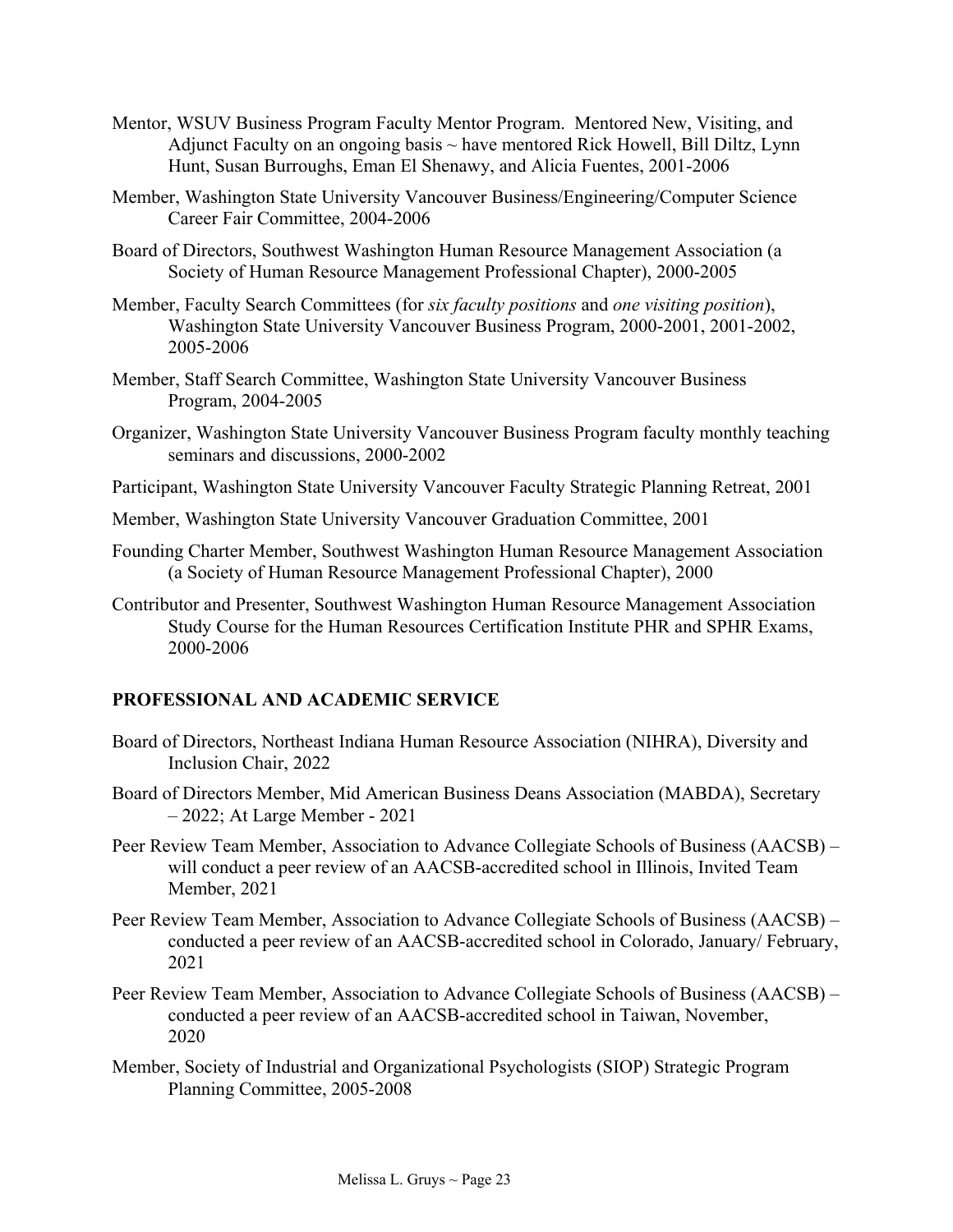# *Journal and Conference Reviewing*

Ad Hoc Reviewer

- Academy of Management Journal, 2004-2016
- Journal of Management (Invited), 2006-2016
- Organizational Behavior and Human Decision Processes, 2009-2016
- Human Performance, 2009-2016
- International Journal of Selection and Assessment, 2002-2016
- Business Ethics Quarterly, 2010-2016
- Journal of Occupational and Organizational Psychology, 2005-2016
- Journal of Asia-Pacific Business, 2009-2016
- Journal of Applied Social Psychology-2010
- Journal of Human Resources Education, 2008-2016
- International Journal of Human Resources Development and Management, 2009
- International Journal of Management Practice, 2008
- European Journal of Work and Organizational Psychology, 2006
- Journal of Social Behavior, 2006

#### Reviewer

- Society of Industrial and Organizational Psychologists Annual Conference, 2000- 2016
- Academy of Management Annual Conference, Gender and Diversity in Organizations Division, 2007-2016
- Southern Management Association Best Student Paper Award Committee, 2009
- Academy of Management Annual Conference, Human Resources Division, Best Student Paper Award Committee, 2001

## *Publisher and Textbook Reviewing*

- Wrote test bank items and served as a reviewer for test publisher HR exams, 2014
- Served as a reviewer for Flat World Knowledge for two management and HRM texts, 2010, 2011
- Reviewer for Houghton Mifflin, 2006 2016
- Participated in a review of a management skills text by publisher SouthWestern/ Cengage Learning, 2011
- Participated in a review of HR text, "Human Resource Management: Functions, Applications, and Skill Development," by Lussier and Hendon, 2011
- Participated in a review of Management text, "Managing Now," by Dessler and Phillips, 2007
- Participated in a review of Management text, "Organizational Behavior," by Colquitt, Lepine, & Wesson, 2009

# *Community Service*

2021-present Founder, Director, and Presenter – Purdue Fort Wayne/Allen County Community Corrections Seminar Series – a twenty session seminar series for the communitybased supervision program for adult offenders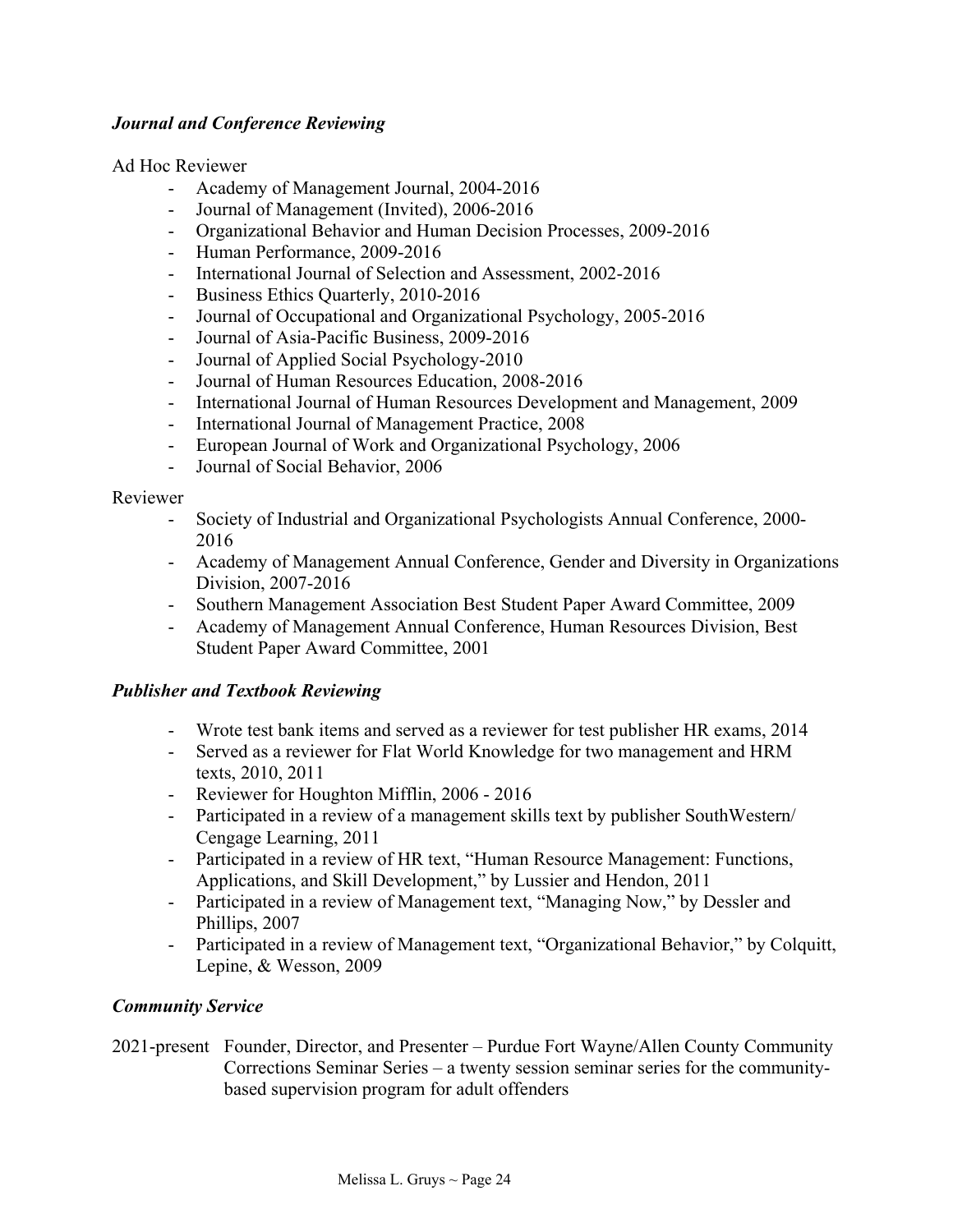|           | 2021-present Facilitator GriefShare - Pathway Community Church                                                                                                                                                                                                                                                               |
|-----------|------------------------------------------------------------------------------------------------------------------------------------------------------------------------------------------------------------------------------------------------------------------------------------------------------------------------------|
|           | 2020-present Board of Directors, YWCA of Greater Fort Wayne - and Human Resources<br>Committee (and I volunteer for the organization as well)                                                                                                                                                                                |
|           | 2020-present Onboard Fort Wayne Program "Connector" – serve as a mentor to one or two new<br>member(s) of the Fort Wayne community per quarter                                                                                                                                                                               |
|           | 2019-present Start Smart/Work Smart Program Director and pay negotiation seminar facilitator                                                                                                                                                                                                                                 |
| 2021      | Facilitated two sessions on Public Speaking for Televerde Foundation program<br>for incarcerated women (https://televerde.com/who-we-are/model/)                                                                                                                                                                             |
| 2019-2020 | Community Action Team (CAT) project for Allen County SPCA animal shelter -<br>Public Art Project in Fort Wayne, Indiana                                                                                                                                                                                                      |
| 2014      | Paid human resource management consulting with Miami Valley<br><b>Communications Council</b>                                                                                                                                                                                                                                 |
| 2014      | Paid human resource management consulting with Beavercreek Township,<br>Beavercreek, Ohio                                                                                                                                                                                                                                    |
| 2013-2014 | Paid human resource management consulting with Edaptive, Inc.                                                                                                                                                                                                                                                                |
| 2007-2013 | Girl Scout Leader (also a leader from 1990-1994)                                                                                                                                                                                                                                                                             |
| 2009-2013 | Kirkmont Presbyterian Church (of Beavercreek, Ohio) - Personnel Committee<br>(handled human resource management and management issues), Stewardship<br>Committee Children's Ministry Team (Director of the Junior Church Program),<br>and Search Committee to hire a Youth Coordinator and Community Outreach<br>Coordinator |
| 2009      | Pro bono and paid human resource management consulting with Seepex, Inc.                                                                                                                                                                                                                                                     |

# **HONORS AND AWARDS**

| 2021       | Nominated for 2021 Champions of Change Award from Greater Fort Wayne<br>(GFW), Inc. and GFW Women's Network - celebrating those who mentor and<br>empower women in Allen County, Indiana |
|------------|------------------------------------------------------------------------------------------------------------------------------------------------------------------------------------------|
| 2020       | <i>Leadership Fort Wayne 2020 Cohort Inductee</i> and year-long participant                                                                                                              |
| 2014       | American Council on Education (ACE) Regional Leadership Forum Fellowship<br>Winner of funding to attend the ACE Regional Leadership Forum                                                |
| 2014       | Regional Leadership Forum Award – American Council on Education (ACE)<br>Ohio Women's Network winner of funding to attend the ACE Regional<br>Leadership Forum                           |
| 2012       | Higher Education Resource Services (HERS) Summer Institute Participant -<br>winner of competitive application process for Wright State University                                        |
| 2011, 2012 | Brage Research Award Nominee – Raj Soin College of Business, Wright State<br>University                                                                                                  |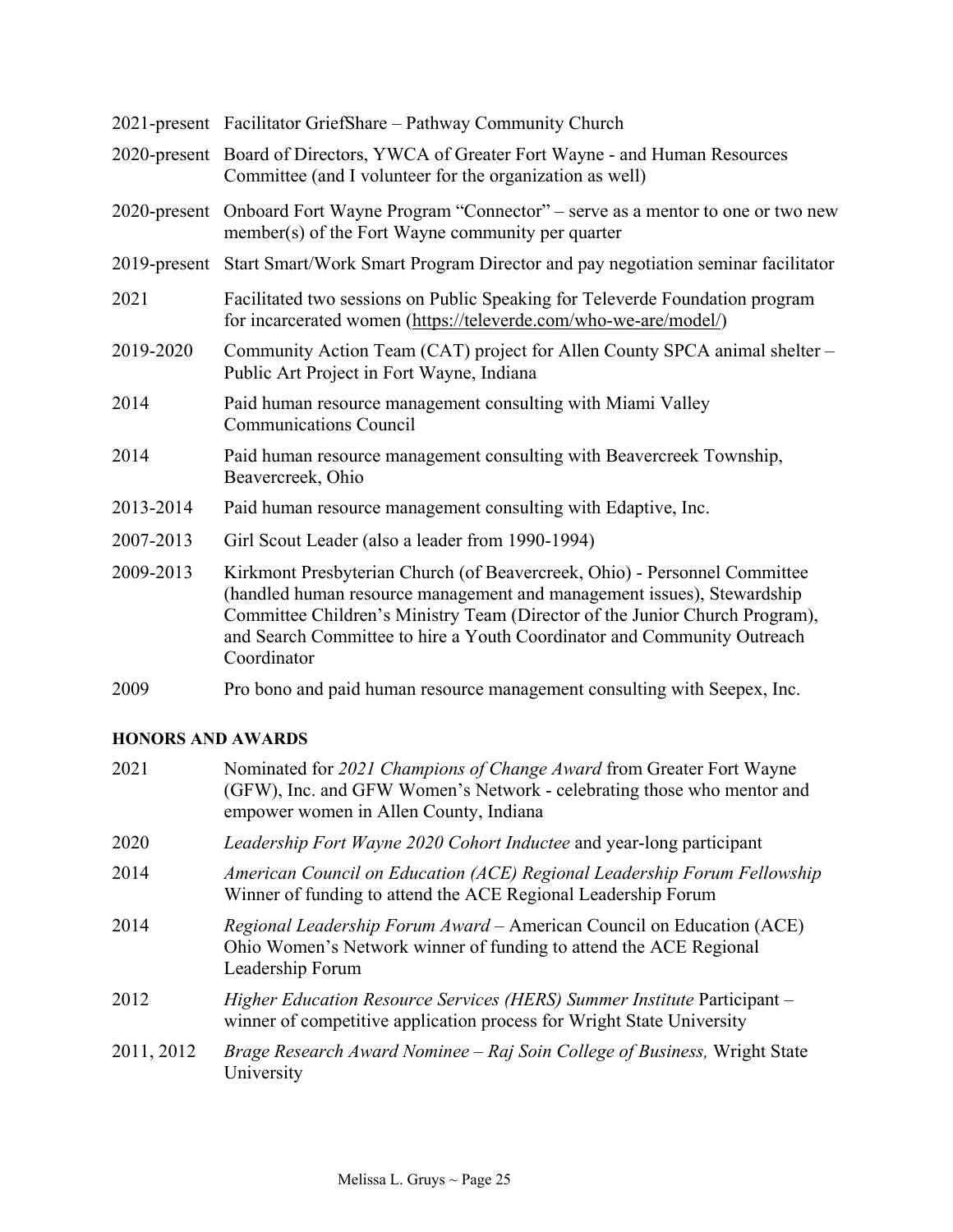| 2009, 2011 | Summer Faculty Research Stipend, Raj Soin College of Business, Wright State<br>University                                                                                                                                                                                                    |
|------------|----------------------------------------------------------------------------------------------------------------------------------------------------------------------------------------------------------------------------------------------------------------------------------------------|
| 2008       | Presidential Award for Early Career Achievement Nominee – Raj Soin College of<br><b>Business</b> , Wright State University                                                                                                                                                                   |
| 2006, 2007 | Summer Research Funding, Raj Soin College of Business, Wright State<br>University                                                                                                                                                                                                            |
| 2000-2005  | Summer Research Grant, Washington State University Vancouver Business<br>Program                                                                                                                                                                                                             |
| 2004       | John C. Flanagan Award for Outstanding Student Contribution to the Society for<br>Industrial and Organizational Psychologists Conference - for the paper<br>"Educational Attainment as a proxy for Cognitive Ability in Selection," with<br>C.M. Berry (student co-author) and P. R. Sackett |
| 2002       | Dean's Award for Teaching, Washington State University Vancouver<br>Awarded for the most outstanding teaching on the entire Washington State<br>University Vancouver campus – based on an extended student nomination process                                                                |
| 2000       | Outstanding Faculty Advisor Award, Washington State University, College of<br>Business and Economics – Awarded to the best Faculty Advisor across the four<br><b>Washington State University campuses</b>                                                                                    |
| 1994-1998  | Industrial Relations Center Fellowship, University of Minnesota<br>This fellowship was successfully renewed each academic year based on academic<br>performance                                                                                                                              |
| 1998       | Doctoral Consortium Invited Participant, Academy of Management -<br>Organizational Behavior, Organization & Management Theory, and<br>Organizational Development & Change Divisions                                                                                                          |
| 1998       | Doctoral Consortium Invited Participant, Society for Industrial and<br>Organizational Psychology                                                                                                                                                                                             |
| 1997       | Doctoral Consortium Invited Participant, Academy of Management -<br><b>Human Resources Division</b>                                                                                                                                                                                          |
| 1997       | Doctoral Consortium Invited Participant, Society for Industrial and<br>Organizational Psychology                                                                                                                                                                                             |
| 1995       | Featured Carlson School of Management Doctoral Student, Pillar Magazine,<br>University of Minnesota                                                                                                                                                                                          |
| 1994       | Scholar of the College, University of Minnesota, Morris<br>Awarded for academic and extracurricular distinction - based on faculty<br>nominations and assessment of academic and scholarly achievement                                                                                       |
| 1989-1994  | Academic Dean's List, University of Minnesota, Morris<br>Awarded to undergraduates with GPA above 3.5 on a 4-point scale – this<br>distinction earned each term of undergraduate education                                                                                                   |
| 1989-1994  | University of Minnesota Presidential Scholarship, University of Minnesota-<br>Morris Awarded to University of Minnesota students for outstanding academic                                                                                                                                    |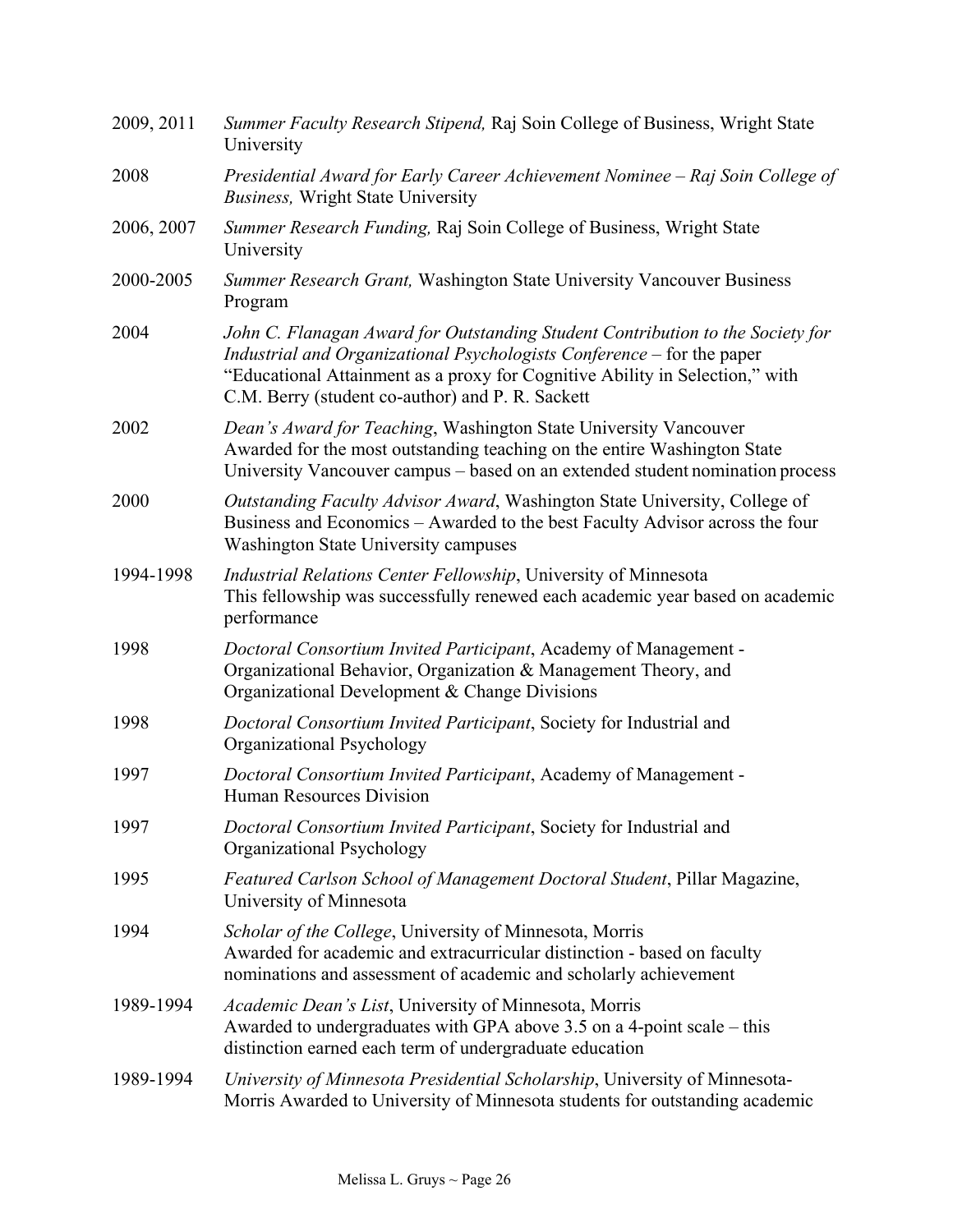achievement as a high school student. Scholarship successfully renewed for four years based on academic performance

- 1989-1994 *Margaret Baldwin Anderson Scholarship*, Baldwin Anderson Foundation Awarded based on outstanding academic achievement and community service. Scholarship successfully renewed for four years based on academic performance
- 1989 *Freshman Academic Scholarship*, University of Minnesota, Morris Awarded to University of Minnesota students in the top 5% of their high school class